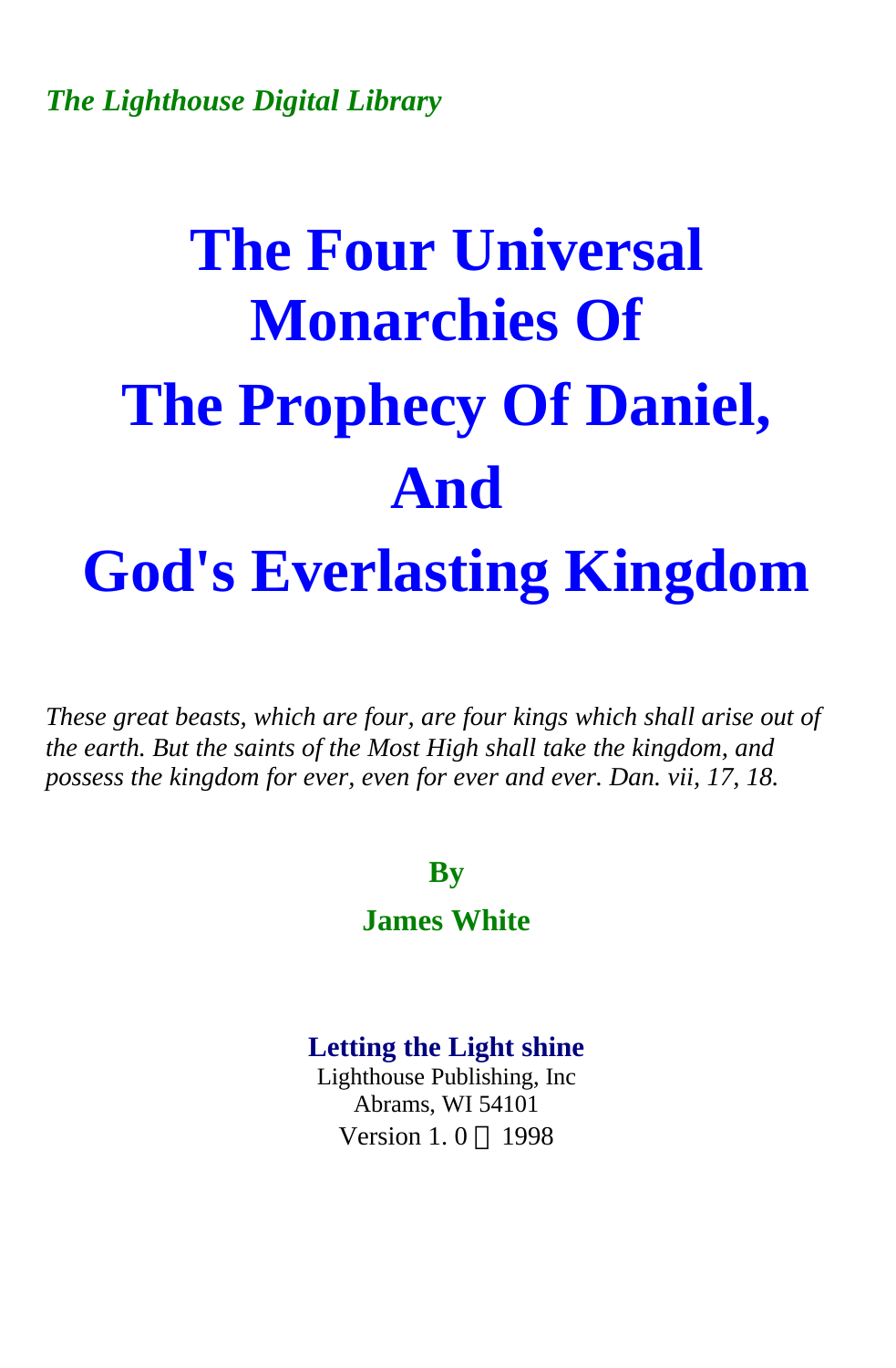# **Exposition Of Daniel II, 31-44, Or Nebuchadnezzar's Dream.**

WE most solemnly believe that God designed that his word should be understood; but not without searching the Scriptures, comparing one portion with another, and earnest prayer for that Spirit to guide into truth, which at first inspired holy men to write. In order to come to the knowledge of the truth, we must possess a child-like, teachable spirit, then pray much for divine aid. The blessed Jesus said, "I thank thee, O Father, Lord of heaven and earth, because thou hast hid these things from the wise and prudent, and hast revealed them unto babes. Even so, Father, for so it seemed good in thy sight. " Matt. xi, 25, 26.

We do not agree with some who say that the prophecies cannot be understood. Revelation is something made known, and, of course, to be understood. A man may say in truth that he does not understand the prophecies; but to assert that they cannot be understood, is quite another thing; and he who says it, must be infidel in his principles. Not that he rejects the whole of revelation; but he virtually denies that a part of the Bible is a revelation. Some men who denounce infidelity with an unsparing hand, tell us that we cannot understand the prophecies. What is this but infidelity?

We should humbly, and in faith, seek for the aid of the Holy Spirit to give us understanding, and in that light search the Scriptures to know what was the mind of the Spirit that inspired them, and we shall not search in vain. We will now examine the second chapter of Daniel, and for the sake of brevity begin with verse 31.

Verses 31-36. "Thou O king, sawest, and behold, a great image. This great image, whose brightness was excellent, stood before thee, and the form thereof was terrible. This image's head was of fine gold, his breast and arms of silver, his belly and his thighs of brass, his legs of iron, his feet part of iron and part of clay. Thou sawest till that a stone was cut out, without hands, which smote the image upon his feet that were of iron, and clay, and brake them to pieces: then was the iron, the clay, the brass, the silver, and the gold, broken to pieces together, and became like the chaff of the summer threshing-floors, and the wind carried them away, that no place was found for them: and the stone that smote the image, became a great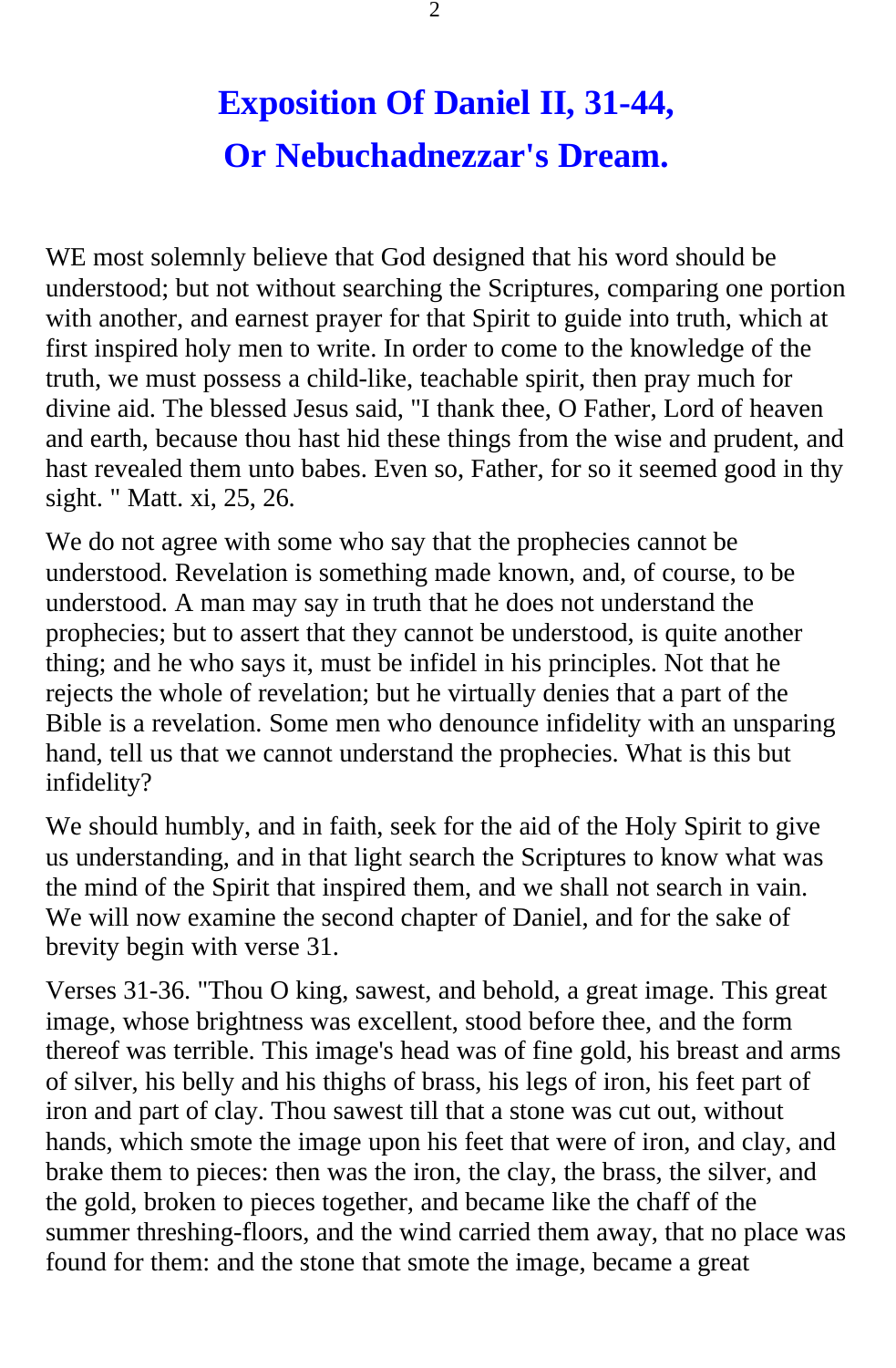mountain, and filled the whole earth. This is the dream; and we will tell the interpretation thereof before the king. "

We wish here to inquire, Where did the stone strike the image? Answer, "upon his feet. " We shall have occasion to refer to this fact again.

"Thou, O king, art a king of kings: for the God of heaven hath given thee a kingdom, power, and strength, and glory. And wheresoever the children of men dwell, the beasts of the field and the fowls of the heaven hath he given into thine hand, and hath made thee ruler over them all. Thou art this head of gold. "

"And after thee shall arise another kingdom inferior to thee. "

"And another third kingdom of brass, which shall bear rule over all the earth. "

"And the fourth kingdom shall be strong as iron:" "And whereas thou sawest the feet and toes, part of potters' clay, and part of iron, the kingdom shall be divided. "

"And as the toes of the feet were part of iron, and part of clay, so the kingdom shall be partly strong, and partly broken. And whereas thou sawest iron mixed with miry clay, they shall mingle themselves with the seed of men; but they shall not cleave one to another, even as iron is not mixed with clay. And in the days of these kings shall the God of heaven set up a kingdom, which shall never be destroyed. "

Verses 37, 38. "Thou, O king, art a king of kings: for the God of heaven hath given thee a kingdom, power, and strength, and glory. And wheresoever the children of men dwell, the beasts of the field and the fowls of the heaven hath he given into thine hand, and hath made thee ruler over them all. Thou art [or, thy kingdom is] this head of gold. "

Babylon was the first kingdom of universal empire. It was founded by Nimrod, the great grandson of Noah. See Gen. x, 8-10. It lasted near seventeen hundred years, though under different names; sometimes called Babylon, sometimes Assyria, and sometimes Chaldea. It extended from Nimrod to Belshazzar, who was its last king.

Verse 39. [First part.] "And after thee shall arise another kingdom, inferior to thee. "

What kingdom succeeded Babylon? See Chap. v, 28. "Thy kingdom [Babylon] is divided, and given to the Medes and Persians. " Then the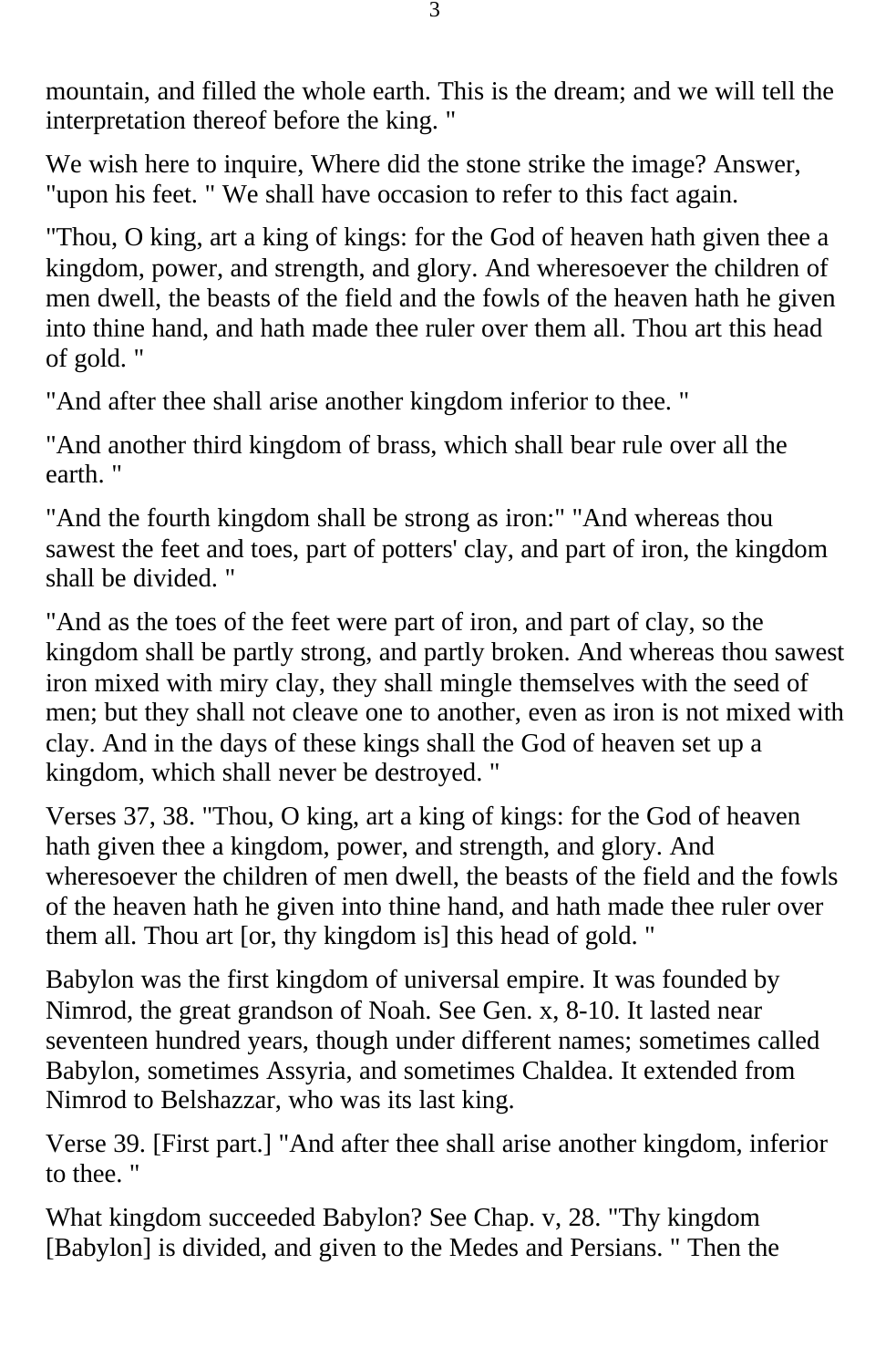Medo-Persian kingdom was the second universal kingdom, and is represented by the breast and arms of silver.

Verse 39. [Last part.] "And another third kingdom of brass shall arise, which shall bear rule over all the earth. "

What kingdom was this? See Chap. viii, 5-7, 21. Here we learn that Grecia conquered the Medo-Persian kingdom and became a kingdom of universal empire. This took place under Alexander. Here, then, we have the third kingdom, which is represented by the brass of the image.

Verse 40. And the fourth kingdom shall be strong as iron: forasmuch as iron breaketh in pieces and subdueth all things; and as iron that breaketh all these, shall it break in pieces and bruise. "

What kingdom is this? It is generally admitted to be the Roman kingdom. It is a universal kingdom, that is to break in pieces all that went before it. Rome alone answers the description. That did have universal empire. See Luke ii, 1. "And it came to pass in those days, that there went out a decree from Caesar Augustus, that all the world should be taxed. " Who was Caesar Augustus? A Roman Emperor. Here, then, we have the fourth kingdom, represented by the legs of iron.

Verse 41. [First part.] "And whereas thou sawest the feet and toes, part of potters' clay and part of iron, the kingdom shall be divided. "

What kingdom shall be divided? Answer. The fourth kingdom. The Western empire of Rome, between the years A. D. 356 and 483, was divided to ten divisions, or kingdoms. 1. The Huns, in Hungary, A. D. 356. 2. The Ostrogoths, in Mysia, 377. 3. The Visgoths, in Pannonia, 378. 4. The Franks, in France, 407. 5. The Vandals, in Africa, 407. 6. The Sueves and Alans, in Gascoigne and Spain, 407. 7. The Burgundians, in Burgundy, 407. 8. The Heruli and Rugii, in Italy, 476. 9. The Saxons and Angles, in Britain, 476. 10. The Lombards, in Germany, 483. Thus the kingdom was divided as designated by the ten toes.

Verse 41. [Last part.] "But there shall be in it the strength of iron, forasmuch as thou sawest the iron mixed with the miry clay. "

The Roman or iron power, through the influence and authority of Papacy, or Papal Rome, stretched itself among the clay so as to be mixed with it, and thereby kept up the strength of iron.

Verses 42, 43. "And as the toes of the feet were part of iron and part of clay, so the kingdom [Roman kingdom] shall be partly strong and partly broken.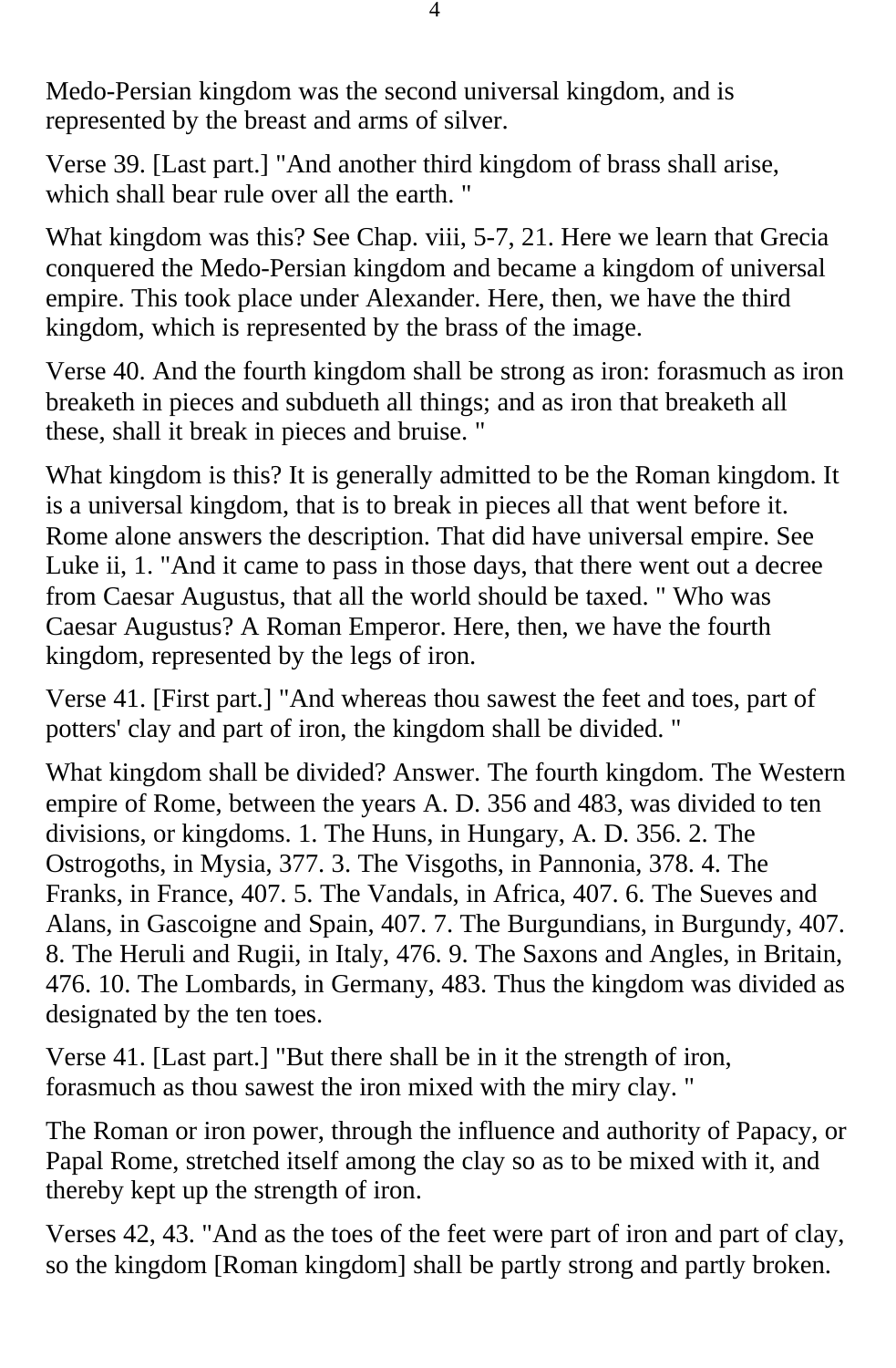And whereas thou sawest iron mixed with miry clay, they [Romanists] shall mingle themselves [Rome Papal] with the seed of men; but they shall not cleave one to another, even as iron is not mixed with clay. "

How exactly has all this been fulfilled. Romanism, or the Roman Church, while it has mingled with all nations, has not mixed with them, but has kept up its authority over its subjects, under whatever government they may have been located; so that the authority of Rome has been felt by all the nations where her subjects have been "mingled with the seed of men. " The fourth, or Roman kingdom is thus perpetuated, though divided.

Verse 44. "And in the days of these kings shall the God of heaven set up a kingdom which shall never be destroyed: and the kingdom shall not be left to other people, but it shall break in pieces and consume all these kingdoms, and it shall stand forever. "

We shall do well to notice with care  $(1)$  what kings, or kingdoms are here referred too. Most certainly they are the ten kings of the divided fourth kingdom; for they are the subject of discourse. And (2) the kingdom set up. It is the fifth universal kingdom, and is never to be destroyed and left to other people. It is, therefore, the immortal kingdom. The subjects will not pass from one set of rulers to another, as has been the case with the four previous kingdoms.

In regard to the fifth kingdom, set up by the God of heaven, there are at least two general views.

One is, that it is the kingdom of grace, which was to increase till it filled the whole earth; "for" say they who hold this view, "the stone was to roll and grow till it became a great mountain, and filled the whole earth. " Unfortunately for this view, however, there is not a word of Bible testimony to sustain it.

The other is the Bible view as follows: "Thou sawest till that a stone was cut out without hands, which smote the image upon his feet that were of iron and clay, and brake them to pieces. Then was the iron, the clay, the brass, the silver, and the gold, broken to pieces together, and became like the chaff of the summer threshing-floors; and the wind carried them away, that no place was found for them: and the stone that smote the image became a great mountain, and filled the whole earth. " Chap. ii, 34, 35. Mark well the events here stated. The stone breaks the image, and it becomes like the chaff of the summer threshing-floors, and the wind carries it away so that no place is found for it - all earthly kingdoms are broken and cease to exist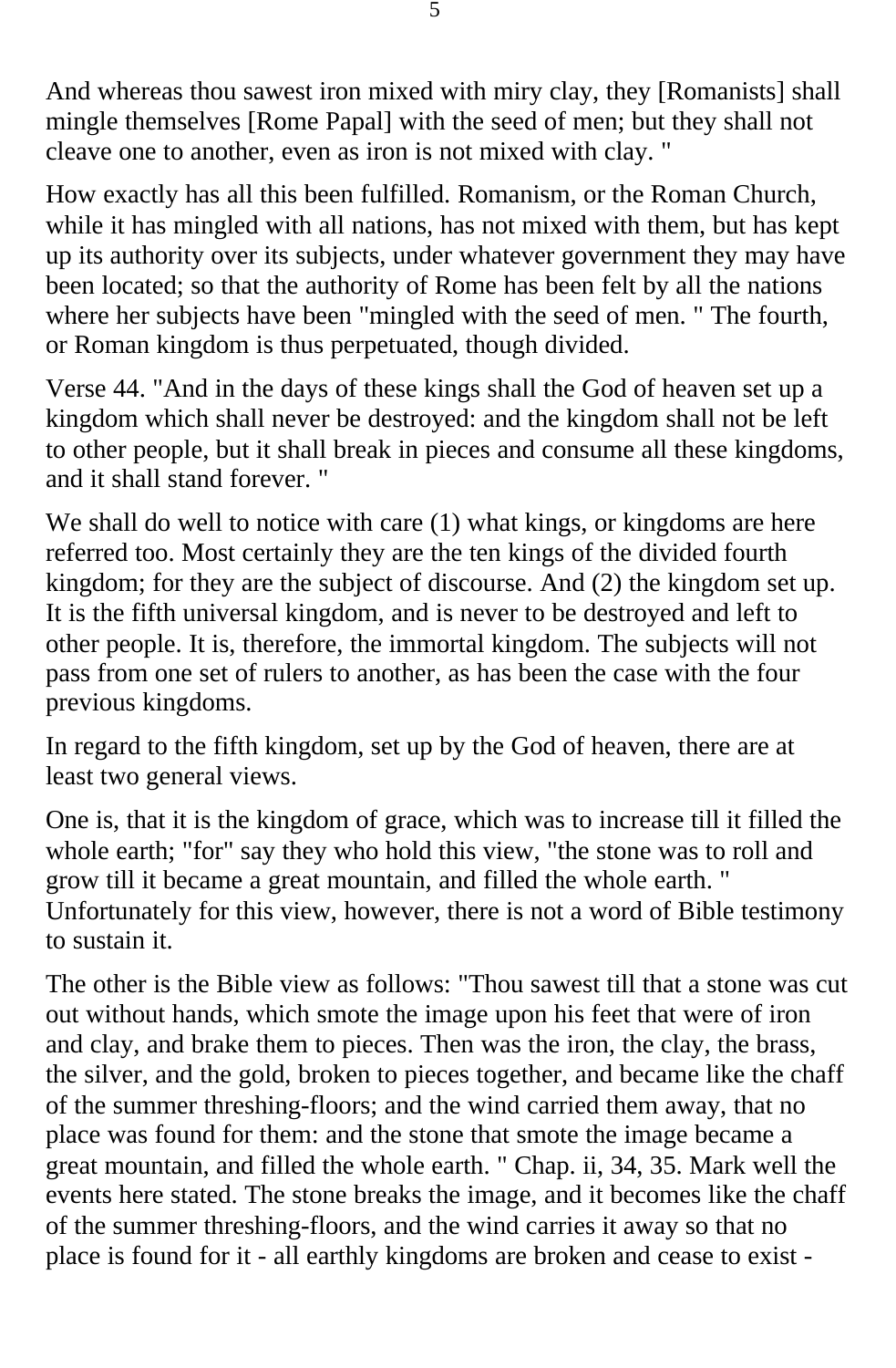then the stone becomes a great mountain and fills the whole earth. This view of the subject is in perfect harmony with the testimony of the Old and New Testaments.

But we would inquire of those who teach that the kingdom of grace was set up by our Lord Jesus Christ 1800 years since, Had God no "kingdom of grace" before the first advent of Christ? If not, then Enoch, Noah, Lot, Abraham, Isaac, Jacob, Moses and the Prophets have perished without hope, for certainly no man can be saved without grace.

But let us look at this subject a little further. Where did the stone strike the image when it smote it? Not on the head - Babylon; nor on the breast and arms - Media and Persia; nor on the belly and thighs - Grecia; nor yet on the legs - Rome Pagan, as it should have done, if the kingdom was set up at Christ's first advent. Where, then, did the stone smite the image? Answer. "Upon his feet". Now it could not smite the feet before they were in being; and they did not exist till several hundred years after Christ's crucifixion, till the fourth, or Roman kingdom was divided; which we have seen did not take place till between the years A. D. 356 and 483.

But that the kingdom was not set up at certain periods spoken of in the New Testament, will appear from the examination of a few passages. It was not set up when our Lord taught his followers to pray, "Thy kingdom come. " it must have been future then. Again. The mother of Zebedee's children understood it to be future when she desired our Lord to grant that her two sons might sit, "the one on the right hand and the other on the left, in thy kingdom. " It was still future when our Lord ate the last passover. See Luke xxii, 18: "I say unto you, I will not drink of the fruit of the vine, until the kingdom of God shall come. " So, it had not then come. Let us see if it had come when Christ hung on the cross. See Luke xxii, 42. "Lord, remember me when thou comest into thy kingdom. " Thus, to his death, it seems, his kingdom had not been set up.

But did he not set it up before his ascension to heaven? See Acts i, 6. "Lord, wilt thou at this time restore again the kingdom to Israel. " Not done yet. Now see 1 Cor. xv, 50. "Now this I say, brethren, that flesh and blood cannot inherit the kingdom of God. " This settles the question that the kingdom of God is not set up till the saints put on immortality, or not till they enter the immortal state, which Paul tells us, [verse 52,] is "at the last trump, " and the Apostle tells us, [2Tim. iv, 1,] that "the Lord Jesus Christ shall judge the quick and the dead at his appearing and kingdom. " And again he tells us, [Acts xiv, 22,] that "we must through much tribulation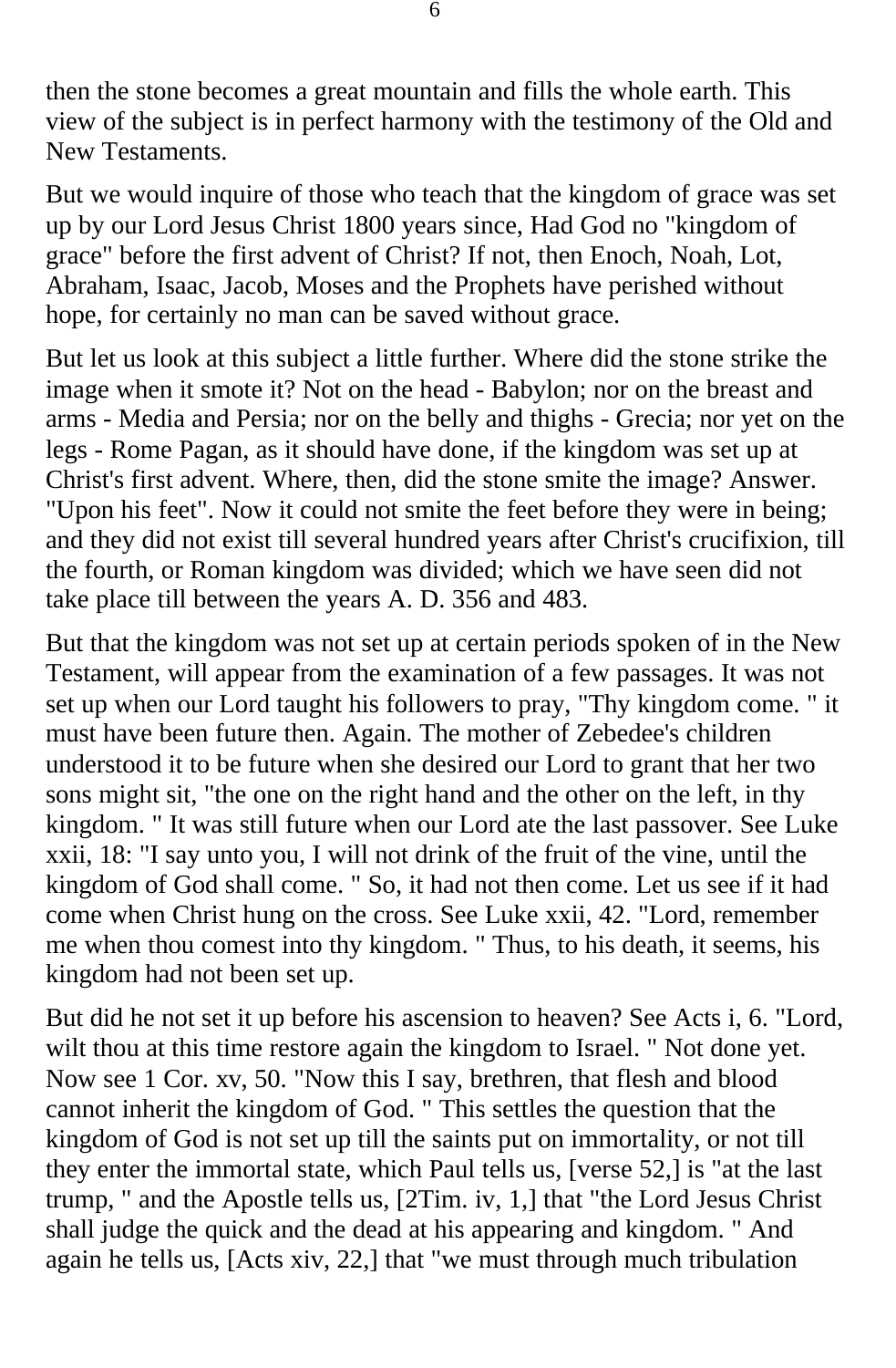enter into the kingdom of God;" and this address was made to those who were already Christians, and shows that the kingdom of God was still future, in the Apostle's estimation.

The kingdom is a matter of promise. "Hearken, my beloved brethren, hath not God chosen the poor of this world, rich in faith, and heirs of the kingdom which he hath promised to them that love him?" James ii, 5. It is yet to come. "Fear not little flock, for it is your Father's good pleasure to give you the kingdom. "

But when will the kingdom of God be set up? See Matt. xxv, 31-34. "When the Son of man shall come in his glory, and all the holy angels with him, then shall he sit upon the throne of his glory. Then shall the King say unto them on his right hand, Come ye blessed of my Father, inherit the kingdom prepared for you from the foundation of the world. " Then, and not till then, will the kingdom of God be set up, "for flesh and blood cannot inherit the kingdom of God. "

The miniature exhibition of the kingdom of God at the transfiguration [Matt. xvi, 27, 28; xvii, 1-5] is designed to show the nature of the kingdom, and when it will be set up. "For the Son of man shall come in the glory of his Father, with his angels; and then he shall reward every man according to his works. Verily I say unto you, There be some standing here, which shall not taste of death, till they see the Son of man coming in his kingdom. " ["Till they see the kingdom of God. " Luke ix, 27.]

This promise was shortly fulfilled on the mount. "And after six days, Jesus taketh Peter, James, and John his brother, and bringeth them up into an high mountain apart, and was transfigured before them: and his face did shine as the sun, and his raiment was white as the light. And behold, there appeared unto them Moses and Elias talking with him. Then answered Peter, and said unto Jesus, Lord, it is good for us to be here: if thou wilt, let us make here three tabernacles; one for thee, and one for Moses, and one for Elias. While he yet spake, behold, a bright cloud overshadowed them: and behold, a voice out of the cloud, which said, This is my beloved Son, in whom I am well pleased: hear ye him. "

1. Jesus Christ appeared there in his own personal glory. His countenance shone like the sun, and his raiment was white as the light.

2. The glory of the Father was there. It was a "bright cloud" of the divine glory, out of which came the Father's voice.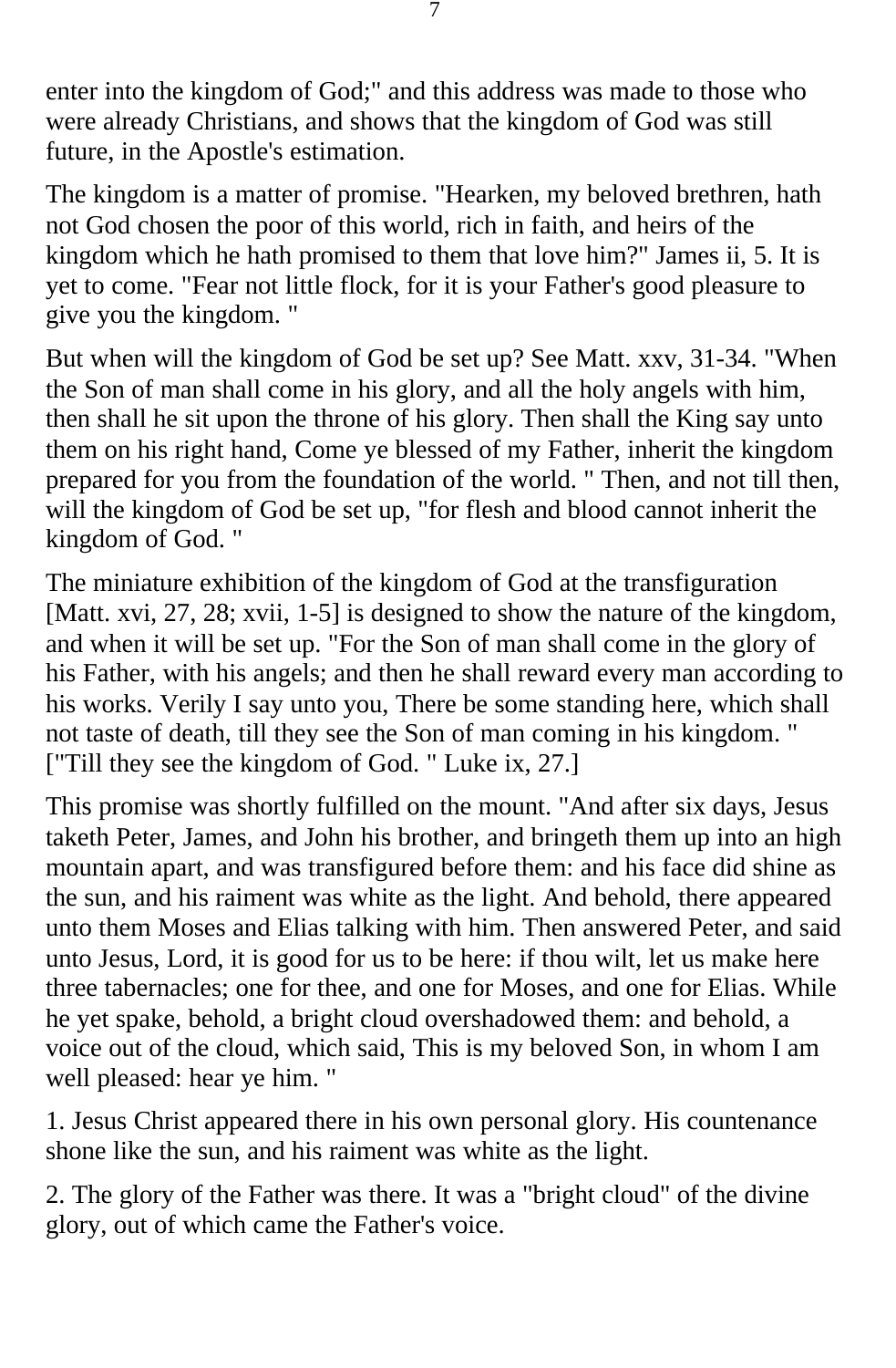3. Moses and Elias appeared; the one, the representative of those saints who shall be raised at Christ's coming, and clothed with glory; the other, Elias, the representative of those who will be alive and be changed at the appearing of Christ.

4. The use the apostles made of the scene. The apostle Peter was one of the witnesses; and in view of the importance of the kingdom of Christ, he, in his second epistle, has given the church of all coming ages instruction how they may ensure an abundant entrance "into the everlasting kingdom of our Lord Jesus Christ. " "For we have not followed cunningly devised fables when we made known to you the power and coming of our Lord Jesus Christ, but were eye-witnesses of his majesty. " This he says was "when we were with him in the holy mount. " 2 Pet. i, 16-18. This scene was a demonstration of Christ's second, personal and glorious coming, and shows that the kingdom will be immortal when set up, and that it will be set up at the period of the second advent and resurrection of the just.

But it is urged as an objection to the view here presented, that our Lord said, "the kingdom of God is within you. " But notice the party addressed. "And when he was demanded of the Pharisees, when the kingdom of God should come, he answered them and said, The kingdom of God cometh not with observation. [Margin, outward show.] Neither shall they say, Lo here! or, Lo there! for behold the kingdom of God is within you. " [Margin, among you.] Luke xvii, 20, 21. Did our Lord mean to say that the kingdom of God was within the Pharisees? Certainly not. He says of them, [Matt. xxiii, 13,] "Ye shut up the kingdom of heaven against men: for ye neither go in, neither suffer ye them that are entering to go in. "

But did our Lord intend to teach that the kingdom was then among them? If so, why did he speak a parable in Chap. xix, 11, and onward, to disabuse the minds of the people, "because they thought that the kingdom of God should immediately appear?" He clearly teaches in that parable, that they were not to expect the kingdom of God till he should return from heaven, at which time he would reward his faithful servants, but would say, at the same time, "Those mine enemies, which would not that I should reign over them, bring hither and slay them before me. " We understand our Saviour to teach [Luke xvii] that his coming and kingdom will not be with outward show to the unbelieving world, and that while those who hold the spiritual views of this subject shall be saying, "See here, or see there, " the first they know it is upon them. The whole heavens blaze with his glory, and the earth trembles at his presence. "And they shall say to you, See here! or, See there! go not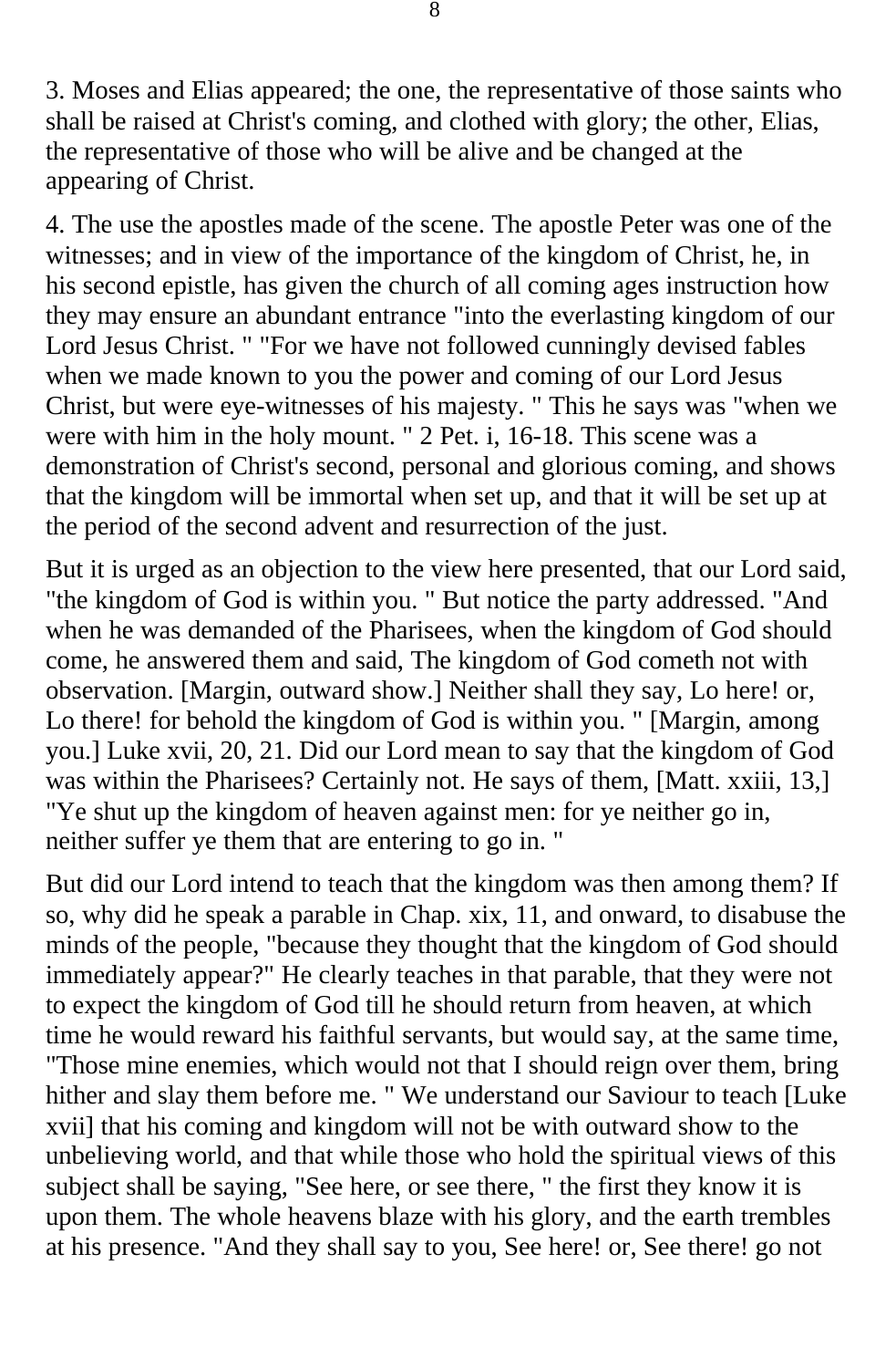after them, nor follow them. For as the lightning that lighteneth out of the one part under heaven, shineth unto the other part under heaven; so shall also the Son of man be in his day. " Verses 23, 24.

We admit that the phrase "kingdom of heaven" does not always refer to the future, immortal kingdom; but in such cases it should be understood so as to harmonize with the plain declarations of Christ, Daniel, Paul and Peter, already presented. "Then shall the kingdom of heaven be likened unto ten virgins, " &c. Matt. xxv, 1. This parable applies to the history of those who hear the gospel of the kingdom, and who may become the subjects of the kingdom. "For the kingdom of heaven is as a man traveling into a far country. " Chap. xxv, 14. This refers to Christ who is to be king of the future kingdom

The parable of the "mustard seed" and "leaven" represents the grace of God in men, which makes the preparation necessary to constitute them subjects of the kingdom, so it is called the "kingdom of heaven" in regard to the result. We would say the same of Rom. xiv, 17.

Christ preached the kingdom of heaven at hand. Matt. iv, 17; Mark i, 15. But "at hand" in these passages is from the Greek word eggikee, which signifies, "has approached; drawn near. " It was then at hand in the sense of being next to come. What kingdom was at hand when Babylon was in power? Answer. The Medo-Persian. Why? Because it was next to come. What kingdom was at hand when the Medo-Persian was in power? Answer. The Grecian, because it was next to succeed it. What kingdom was at hand when Grecia was in power? Rome, because next to come, as a kingdom of universal empire. What kingdom is at hand when Rome is in power? God's everlasting kingdom. Why? Because that is the next kingdom of universal empire.

Paul taught his brethren [2 Thess. ii, 2] that the day of Christ was not at hand; but the Greek word translated "at hand" in this case is enesteeken, "to place in, or upon; to stand near; impend. " In this case Paul would not have his brethren believe that the day of Christ was impending, or immediately to come in their day; while in the other case the kingdom of heaven had drawn near, as the next universal empire.

The distinct offices of our Lord Jesus Christ are Prophet, Priest and King. No two are filled at the same time, but they succeed each other. Those who have all three fulfilled at the same time make perfect confusion of plain Scripture testimony. In Christ's life and ministry on earth he was a Prophet, or teacher. Said Moses, "The Lord thy God will raise up unto thee a Prophet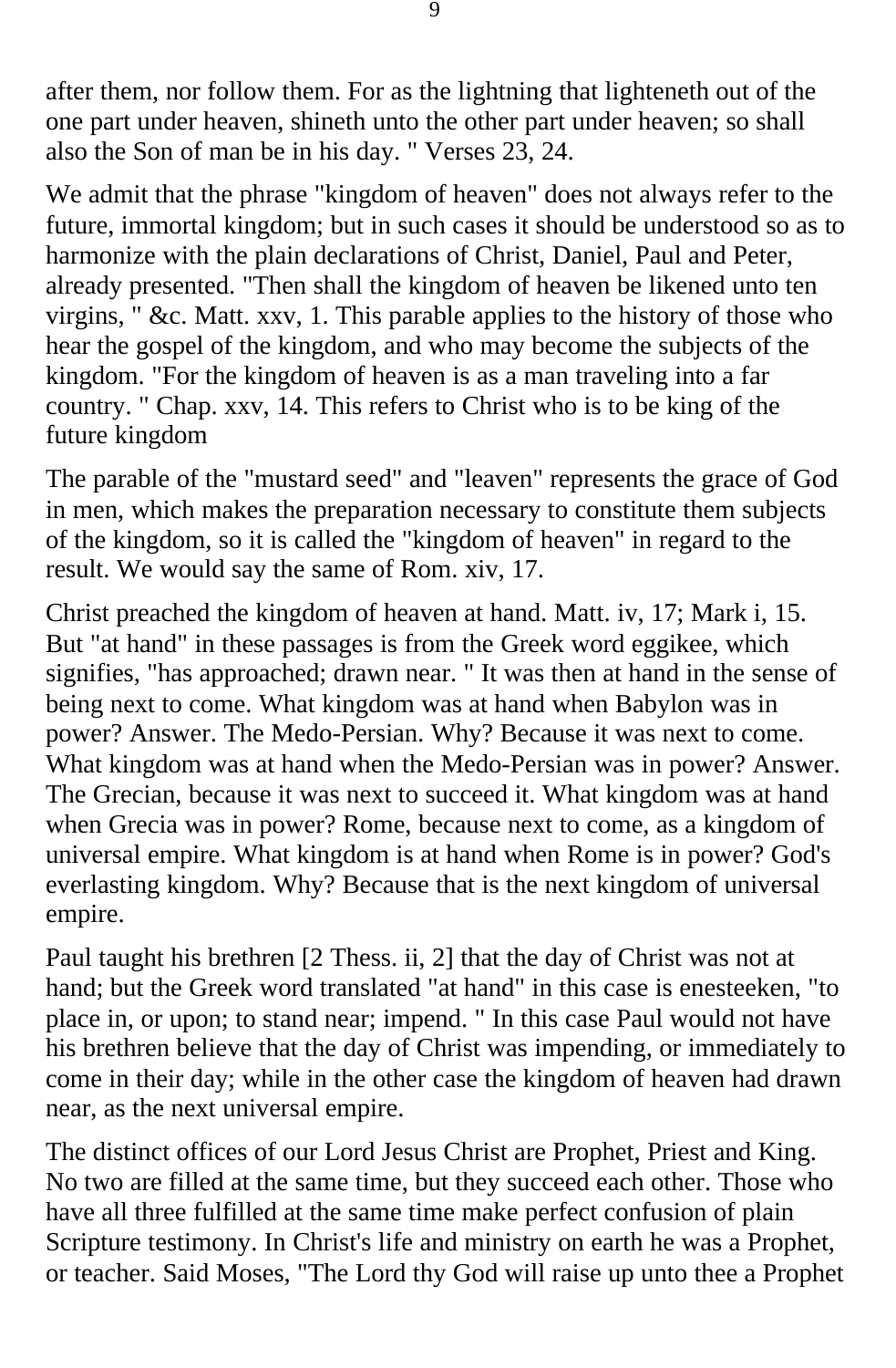from the midst of thee, of thy brethren, like unto me; unto him ye shall hearken. " Deut. xviii, 15. And Peter, speaking of Christ, testifies that "Moses truly said. " Christ ascended up to heaven to be a priest. "We have such an high priest, "says Paul, " who is set on the right hand of the throne of the Majesty in the heavens, a minister of the Sanctuary, " &c. Heb. viii, 1, 2. That he was not a Priest while on earth, is positively declared in verse 4. "For if he were on earth, he would not be a Priest. " The book of Hebrews places Christ's priesthood in the heavenly Sanctuary. And when his priestly office shall be fulfilled, he will lay off his meek, priestly attire, and put on his kingly robes and crown, to ride forth to the destruction of his enemies, and the salvation of his people. Then there will be "on his vesture and on his thigh a name written, KING OF KINGS AND LORD OF LORDS. "

Christ is the rightful heir to David's throne. Read the angel's testimony to Mary. Luke i, 32, 33. "He shall be great, and shall be called the Son of the Highest; and the Lord God shall give unto him the throne of his father David. And he shall reign over the house of Jacob for ever; and of his kingdom there shall be no end. " When speaking of the throne of Israel, the Prophet says:- "I will overturn, overturn, overturn it; and it shall be no more, until he come whose right it is; and I will give it him. " Eze. xxi, 27. When Pilate asked Jesus if he was king, he replied, "To this end was I born. "

The earth restored will be the territory of his kingdom. Paul, in speaking of the promise of the land made to Abraham, says, "Now to Abraham and his seed were the promises made. He saith not, and to seeds, as of many; but as of one, and to thy seed which is Christ. " Gal. iii, 16. Abraham had no inheritance in the land, and Christ had not where to lay his head. But the promise will be fulfilled gloriously in the immortal kingdom. Christ will say, "Come, ye blessed of my Father, inherit the kingdom prepared for you from the foundation of the world. " This world was originally made for man; but the first Adam having lost it, together with his life, the Second Adam came to purchase both the one and the other. At his second coming, he will redeem the purchased possession. He will raise the sleeping saints, and change the living righteous. He will remove the curse and its effects from the earth, and restore it to its Eden glory. This will be the territory of his kingdom. Then Abraham and Christ will share the promise and all who are of faith will be "blessed with faithful Abraham. " Then "the kingdom and dominion, and the greatness of the kingdom under the whole heaven, shall be given to the people of the saints of the Most High, whose kingdom is an everlasting kingdom. The "saints of the Most High shall take the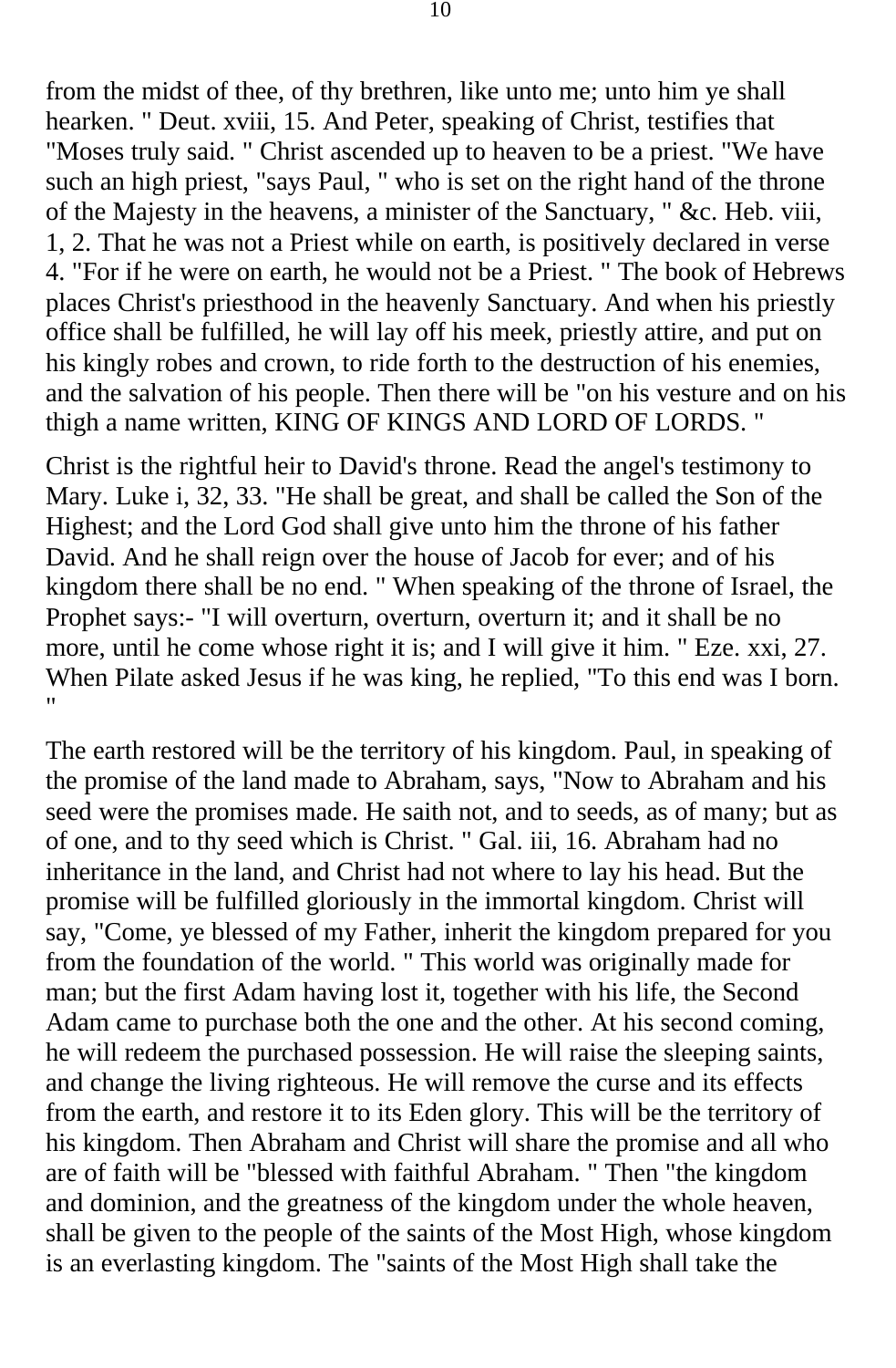kingdom, and possess the kingdom forever, even for ever and ever. " Dan. vii, 18, 26. The immortal saints will be the subjects of God's everlasting kingdom. The New Jerusalem "that is above, and is free, " will come down from God out of heaven and be the metropolis of the immortal kingdom. Abraham looked for this same City which hath twelve foundations. And the holy law of God which is to be kept here, as the moral condition of entering the City, to enjoy a right to the tree of life, will doubtless be the eternal law of the kingdom. "Blessed are they that do his commandments, that they may have right to the tree of life, and may enter in through the gates into the City. "

Now comes the inquiry, "Watchman, what of the night?" In what period of prophecy are we now? Are we in the kingdom of Babylon, under the "head of gold?" No. That has passed long ago. Are we in the Medo-Persian empire? Long since that kingdom was numbered with things passed. Are we in Grecia? That, too, was numbered and finished more than two thousand years since. Are we in Rome in its undivided state, or in the "legs of iron?" No. Long since that empire fell. Where are we, then? Answer. Down among the feet and toes. How long since those divisions came up, which constitute the feet and toes? Nearly fourteen hundred years. Almost fourteen hundred years we have traveled down in the divided state of the Roman empire. Where does the stone strike the image? "Upon his feet. " Where are we now? In the feet. What takes place when the stone smites the image? It is all broken to pieces, and becomes like the chaff of the summer threshingfloors, and the wind carries it away that no place shall be found for it. Then will the everlasting kingdom of God be set up which shall never be destroyed.

#### **Exposition Of Daniel VII,**

#### **Or the Vision of the four Beasts**.

IN communicating instruction to the children of men, God is pleased to give "line upon line, precept upon precept, here a little, and there a little. " The Saviour saith, [John xvi, 12,] "I have yet many things to say unto you, but ye cannot bear them now. " Revelation has not only been progressive, but the same truths have been repeated again and again, under different figures, emblems, and forms of speech. As a kind parent enforces important truths upon the minds of his offspring, illustrating and repeating, to make the deeper impression, so our Heavenly Father labors to impress our minds with truths connected with, and having a bearing on, our eternal destiny, and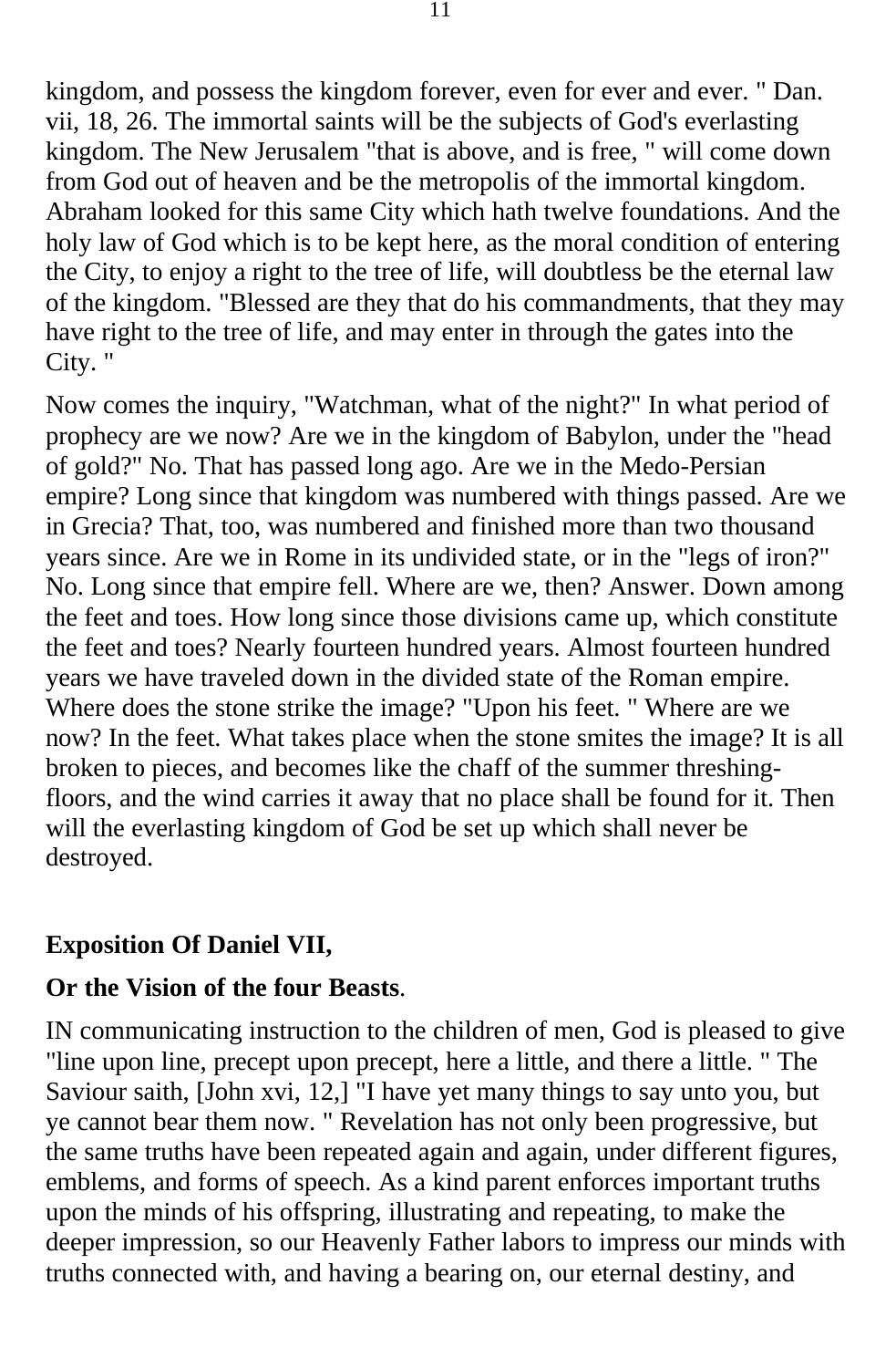necessary to establish the faith of his people, and inspire in them confidence in his Word. He has given them way-marks to determine the truth of his Word, and to mark the period of the world in which they are living.

To illustrate: Suppose you were traveling a road with which you were unacquainted. You inquire of a stranger - he tells you that road leads to a glorious city, filled with every good thing, governed by the most lovely, mild and benevolent Prince that the world ever saw; that in that city there was neither sickness, sorrow, pain nor death. He then proceeds to tell you what you may expect to pass on the road, by which you may know he has told you the truth, and which will mark the progress you have made. First, then, he tells you, after leaving him, and traveling awhile, you will come to a monument that can be seen at a great distance; on the top of it you will see "a lion" having "eagle's wings. " At a distance beyond that, you will come to another monument, having on it "a bear" with "three ribs in his mouth:" passing on still, you will at length arrive at a third monument, on the top of which you will behold a "leopard" having "four wings of a fowl" and "four heads. " After that, you will come to a fourth, on which is a beast "dreadful and terrible, " with "great iron teeth" and "ten horns. " And lastly, you will come to another place, where you will see the same beast, with this difference; three of its first horns have been plucked up, and in the place of them has come up a peculiar horn, having "eyes like the eyes of man, and a mouth. " The next thing you will look for, after passing the last-mentioned sign, is the city.

With these directions you commence your journey. What do you look for first? The lion. At length you see it. That inspires in you some faith in the person's knowledge and truth who had directed you. Having passed that sign, the next thing you expect to see, as marked in the directions, is the bear. At length you come in sight of that. There, say you, is the second sign he gave me. He must have been perfectly acquainted with this road, and has told me the truth. Your faith increases as you travel on. What next do you look for? Not the city, certainly. No, you look for the leopard? Well, by and by you behold that, in the distance. There it is, you cry; now I know he has told me the truth, and it will come out just as he said. Is the next thing you look for the city? No, you look for that terrible beast with ten horns. You pass that, and say as you pass, how exactly the man who directed me described everything. Now your faith is so confirmed that you almost see the city; but, say you, there is one more sign to pass; viz, the horn with eyes, then the city comes next. Now hope is high, and your anxious eyes gaze with intense interest for the last sign. That comes in view, and you exclaim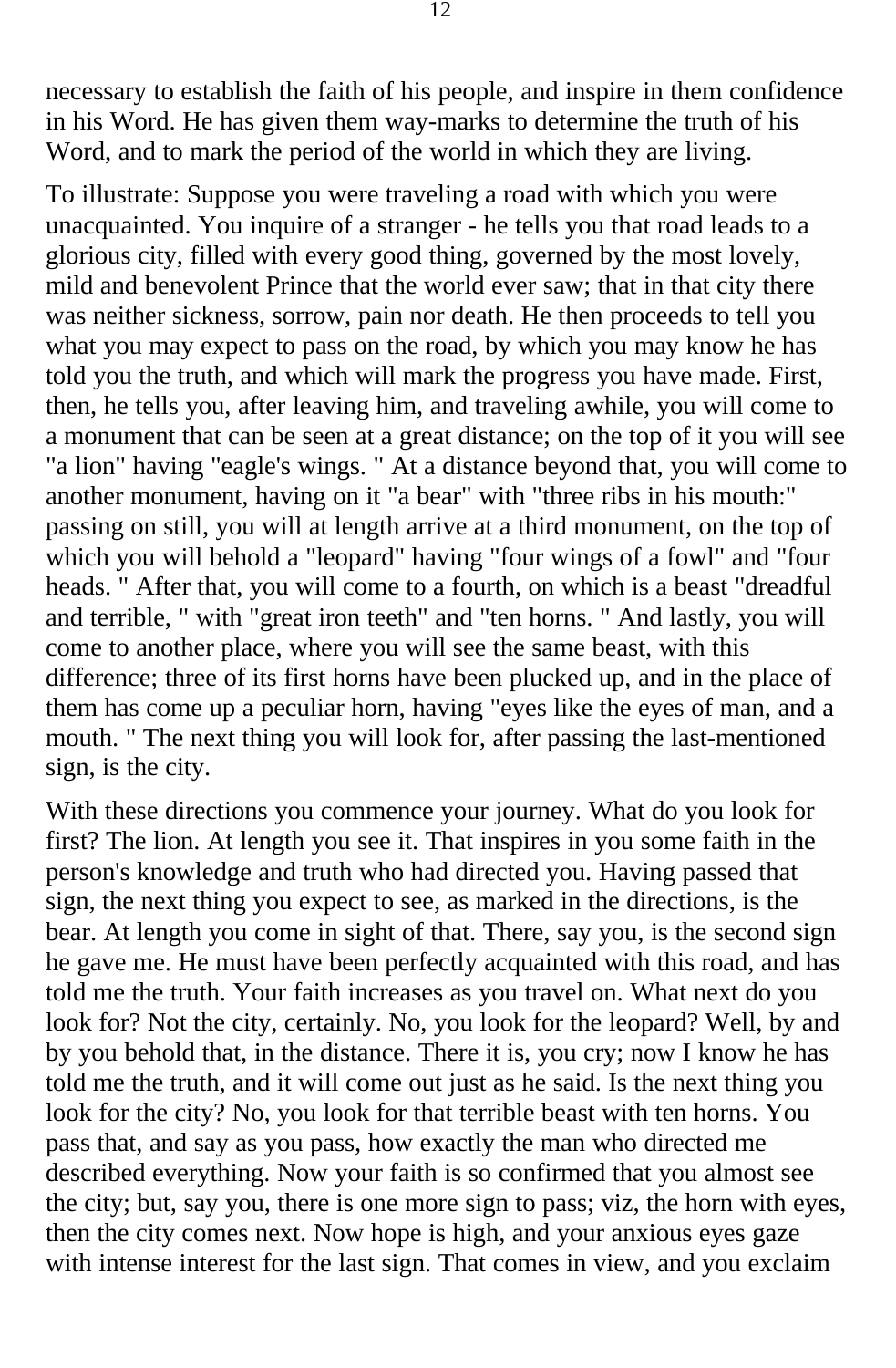in raptures, There it is! All doubt is now removed; you look for no more signs; your longing eyes are fixed to gaze on the glorious city next, and probably no man now, however wise he might profess himself, could make you discredit what your director has told you. The city - the city, is fixed in your eye, and onward you go, hasting to your rest.

Now, if we find, on examination, that all the events or signs that God has given us, which were to precede the judgment day and the setting up of his everlasting kingdom, have actually transpired, or come to view, what are we to look for next? Most clearly, the judgment of the great day! Let us, then, examine the chapter before us.

Verses 1-3. "In the first year of Belshazzar, king of Babylon, Daniel had a dream, and visions of his head upon his bed: then he wrote the dream, and told the sum of the matters. Daniel spake and said, I saw in my vision by night, and behold the four winds [denoting commotions] of the heaven strove upon the great sea, [waters, denoting people, see Rev. xvii, 15,] and four great beasts came up from the sea, diverse one from another. "

These four beasts are explained by the angel to be four kings. Verse 17. In verse 23, they are said to be four kingdoms, which shows that the word king, in these visions, signifies kingdom.

Verse 4. "The first was like a lion, and had eagle's wings: I beheld till the wings thereof were plucked, and it was lifted up from the earth, and made stand upon the feet as a man, and a man's heart was given it. "

Babylon, as described in this vision, is here fitly represented by a lion, the king of beasts, denoting the glory of that kingdom, and corresponds with the head of gold in Chap. ii. The eagle's wings represent the rapidity of its conquests, and the soaring pride of its monarchs. "For lo, I raise up the Chaldeans, . . . [Babylon,] they shall fly as the eagle that hasteth to eat. " Hab. i, 6-8. The plucking of his wings may refer to the humiliation of the proud monarch of Babylon, [Chap. iv, 31-37,] or to the cowardice of Belshazzar, who, instead of driving away his foes like a lion, shut himself up in the city, feasting and drinking with his lords, till he was killed, and the kingdom given to the Medes and Persians.

Verse 5. "And behold, another beast, a second, like to a bear, and it raised up itself on one side, [representing two lines of kings, one much longer than the other,] and it had three ribs in the mouth of it, between the teeth of it; and they said thus unto it, Arise, devour much flesh. "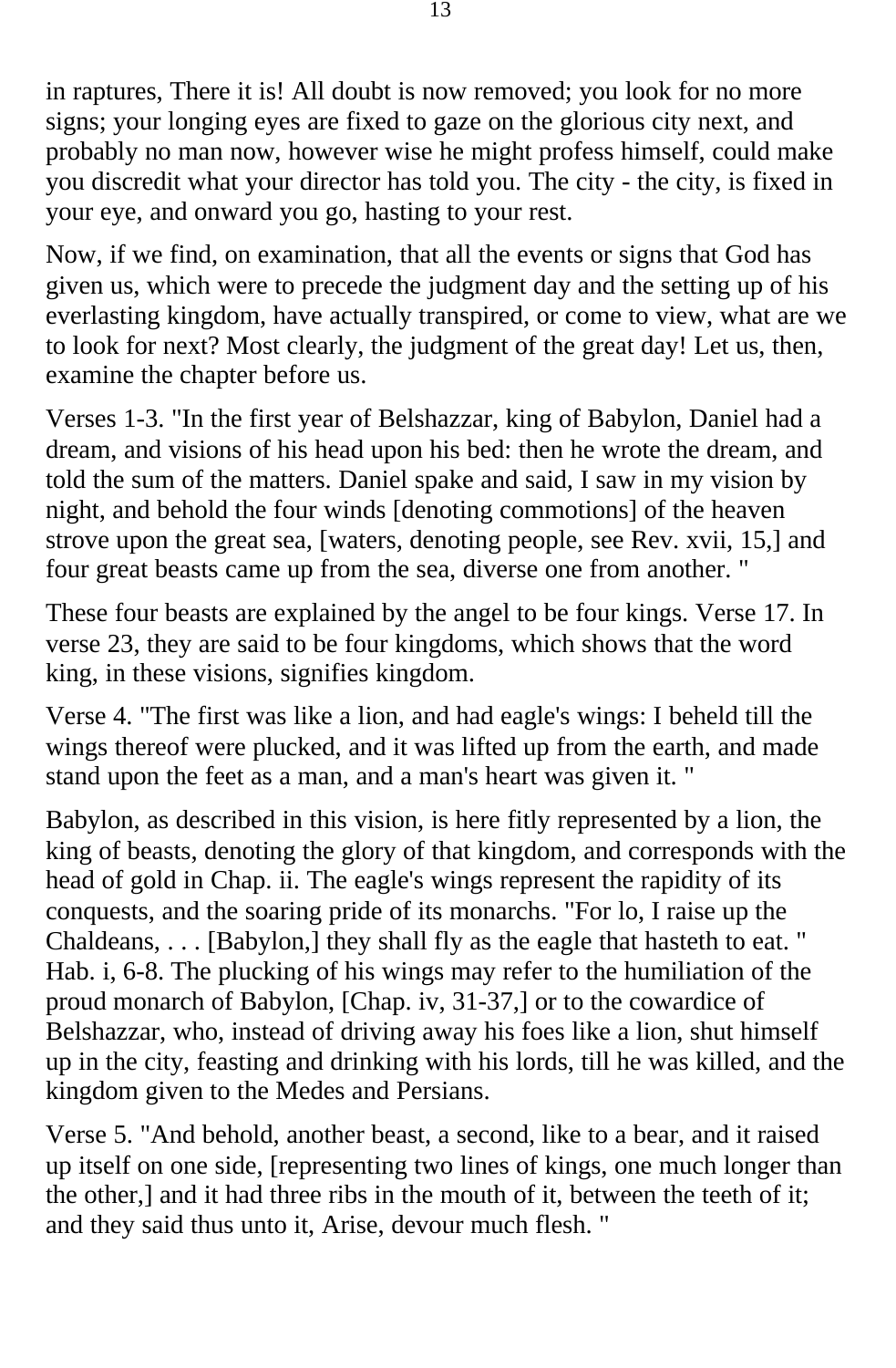We have already seen that the Medo-Persian kingdom succeeded Babylon. It is clearly the kingdom here described. It was noted for cruelty and thirst of blood. The ribs in its mouth may denote the union of Media, Persia and Chaldea. It subdued many and populous kingdoms. Ahasuerus, or Artaxerxes, reigned over one hundred and twenty-seven provinces. See Esther i, 1.

Verse 6. "After this I beheld, and lo, another, like a leopard, which had upon the back of it four wings of a fowl; the beast had also four heads and dominion was given to it. "

There can be no dispute with respect to this being Grecia; four wings denoting the rapidity of its conquest under Alexander; the four heads, its division into four parts after Alexander died and his posterity were murdered.

Verse 7. "After this I saw in the night visions, and behold a fourth beast, dreadful and terrible, and strong exceedingly: and it had great iron teeth: it devoured and brake in pieces, and stamped the residue with the feet of it: and it was diverse from all the beasts that were before it; and it had ten horns. "

Verse 8. "I considered the horns, and behold there came up among them another little horn, before whom there were three of the first horns plucked up by the roots: and behold, in this horn were eyes like the eyes of man, and a mouth speaking great things. "

These verses will properly claim our attention when we come to consider the angel's explanation.

Verses 9, 10. "I beheld till the thrones were cast down, and the Ancient of days did sit, whose garment was white as snow, and the hair of his head like the pure wool; his throne was like the fiery flame, and his wheels as burning fire. A fiery stream issued and came forth from before him; thousand thousands ministered unto him, and ten thousand times ten thousand stood before him: the judgment was set, and the books were opened. "

We have here a most vivid description of scenes connected with the judgment. If not, it cannot be found in the Scriptures of truth.

Verse 11. "I beheld then, because of the voice of the great words which the horn spake; I beheld, even till the beast was slain, and his body destroyed, and given to the burning flame. "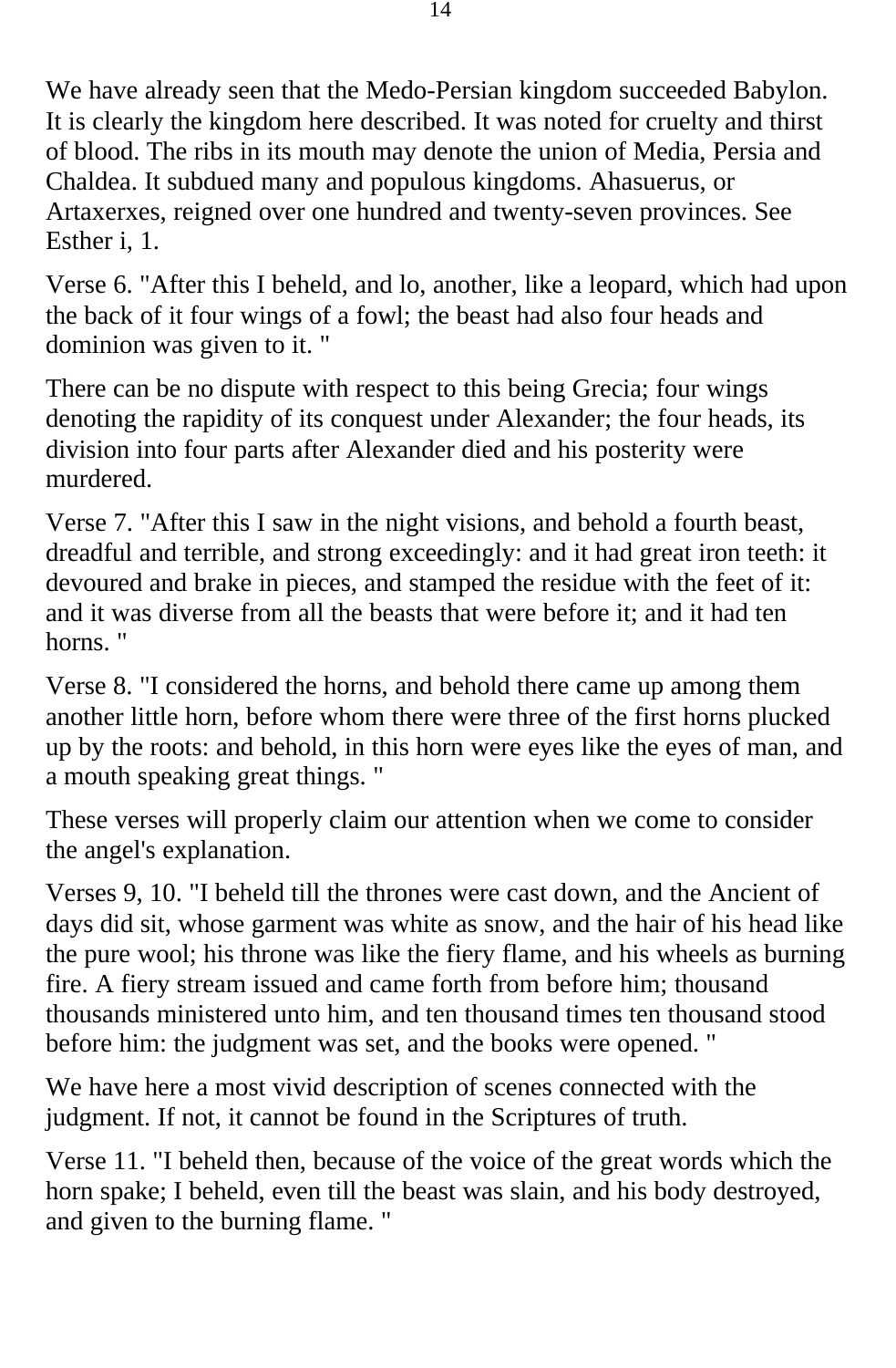Nothing is said of "the dominion" of this beast being "taken away, " as is said of the others. The others lost their dominion after a time, but their subjects survived and were transferred to the succeeding governments, but the very body [subjects] of this fourth kingdom is destroyed, and given to the burning flame.

Verse 12. "As concerning the rest of the beasts, they had their dominion taken away: yet their lives were prolonged for a season and time. "

Babylon, Media and Persia, and Grecia, successively lost the dominion, but the lives of the respective nations were prolonged, being merged in the succeeding governments.

Verses 13, 14. "I saw in the night visions, and behold one like the Son of man came with the clouds of heaven, and came to the Ancient of days, and they brought him near before him. And there was given him dominion, and glory, and a kingdom, that all people, nations, and languages, should serve him; his dominion is an everlasting dominion, which shall not pass away, and his kingdom that which shall not be destroyed.

Thus we see the kingdom of God is not set up till the judgment; hence no room for a temporal millennium before the judgment, and before the kingdoms of this world are destroyed.

Verses 15-18. "I Daniel was grieved in my spirit in the midst of my body, and the visions of my head troubled me. I came near unto one of them that stood by, and asked him the truth of all this. So he told me, and made me know the interpretation of the things. These great beasts, which are four, are four kings, which shall rise out of the earth. But the saints of the Most High shall take the kingdom, and possess the kingdom forever, even forever and ever.

Mark well the fate of the fourth beast. He is utterly destroyed. And the saints of the Most High take the kingdom, and possess it, not a thousand years only, but forever, even forever and ever.

Verses 19-25. "Then I would know the truth of the fourth beast, which was diverse from all the others, exceeding dreadful, whose teeth were of iron, and his nails of brass; which devoured, brake in pieces, and stamped the residue with his feet; and of the ten horns that were in his head, and of the other which came up, and before whom three fell; even of that horn that had eyes, and a mouth that spake very great things, whose look was more stout than his fellows. I beheld, and the same horn made war with the saints, and prevailed against them; until the Ancient of days came, and judgment was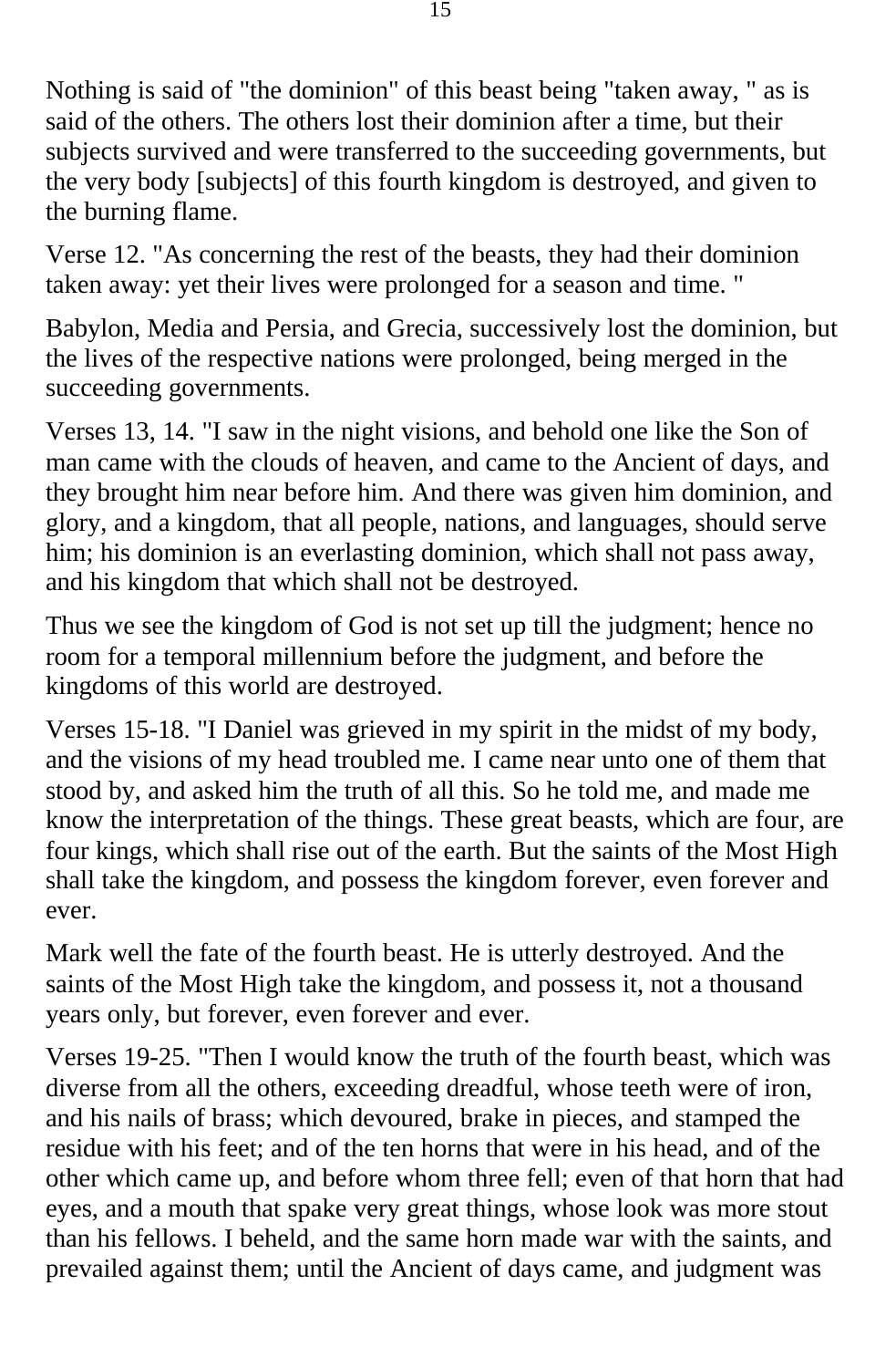given to the saints of the Most High; and the time came that the saints possessed the kingdom. Thus he said, The fourth beast shall be the fourth kingdom upon earth, which shall be diverse from all kingdoms, and shall devour the whole earth, and shall tread it down, and break it in pieces. And the ten horns out of this kingdom are ten kings that shall arise; and another shall arise after them; and he shall be diverse from the first, and he shall subdue three kings. And he shall speak great words against the Most High, and shall wear out the saints of the Most High, and think to change times and laws; and they shall be given into his hand until a time and times and the dividing of time. "

1. The fourth beast, or fourth kingdom. There is but little dispute about what is here meant by the fourth kingdom. No kingdom that has ever existed on earth will answer to it, except the Roman kingdom. That has been truly diverse from all kingdoms, especially in its forms of government, which were not less than seven - being, at different times, Republican, Consular, Tribune, Decemvirate, Dictatorial, Imperial, and Kingly. It was at length divided into the Eastern and Western empires; Rome proper being in the Western empire.

2. The ten horns. Between the years A. D. 356 and 483, it was divided into ten kingdoms as noticed in remarks on chapter ii; thus the "ten horns are ten kings" [kingdoms] that arose out of this empire.

3. The little horn. What is the character of the horn here spoken of? First, it speaks great words against the Most High; and, second, it makes war with, and wears out the saints. The same character is elsewhere described. See Rev. xiii, 6, 7. "And he opened his mouth in blasphemy against God, to blaspheme his name and his tabernacle, and them that dwell in heaven. And it was given unto him to make war with the saints and to overcome them. " Daniel says, "he prevailed against them. " Now see 2Thess. ii, 3, 4. "That day shall not come, except there come a falling away first, and that man of sin be revealed, the son of perdition; who opposeth and exalteth himself above all that is called God, or that is worshiped; so that he as God sitteth in the temple of God, shewing himself that he is God. " Daniel's "little horn, " Paul's "man of sin, " and John's blasphemous beast, are clearly identified.

It must be admitted that such a power has arisen, and that it is Papacy. The titles the Popes have assumed, of "Most Holy Lord, " and their pretensions to pardon sin, even before its commission, if we had nothing else, sufficiently establish the blasphemous character of that power. Pope Innocent III, writes - "He [Christ] hath set one man over the world, him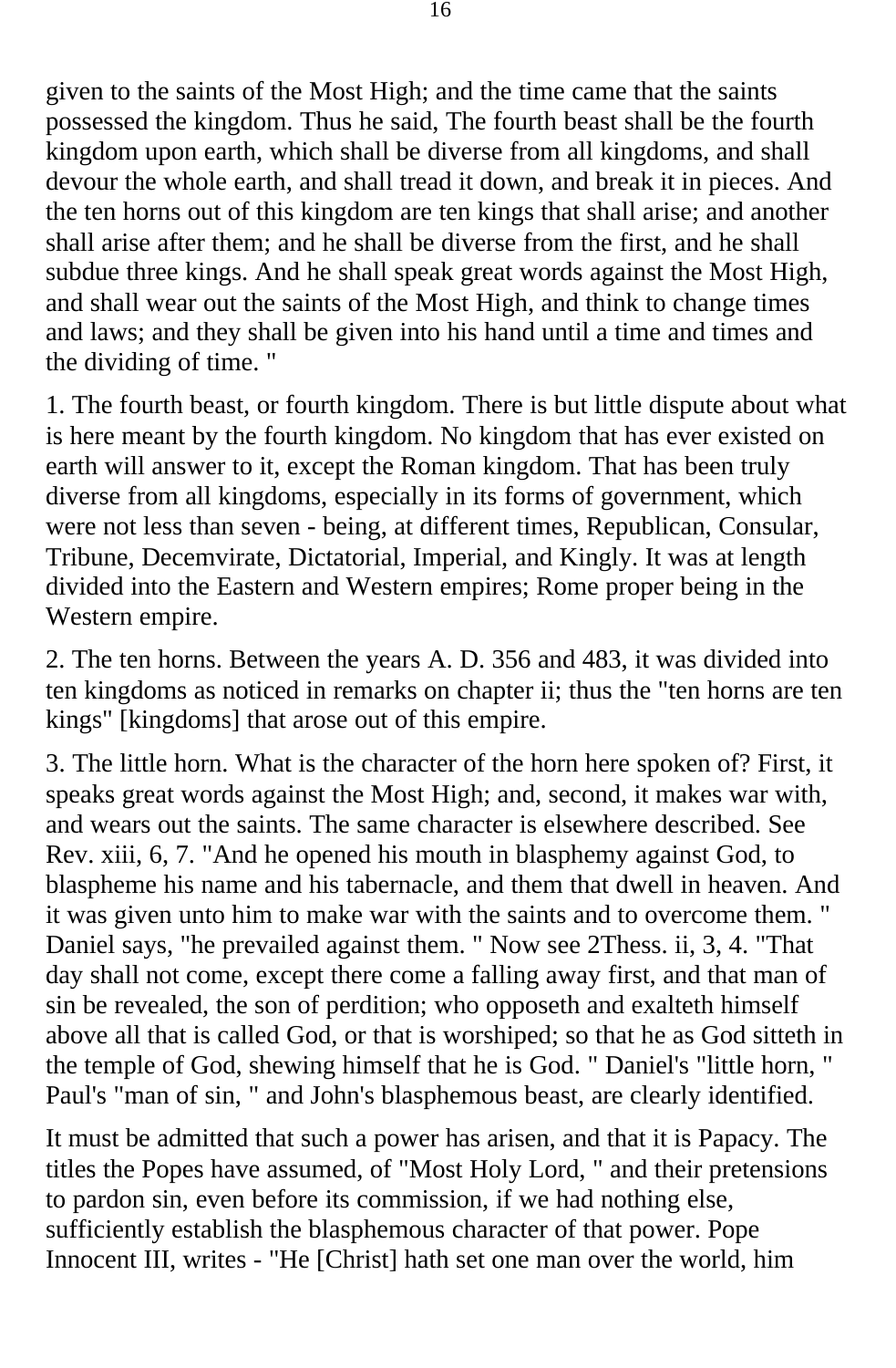whom he hath appointed his vicar on earth; and as to Christ is bent every knee in heaven, in earth, and under the earth; so shall obedience and service be paid to his vicar by all, that there may be one fold and one shepherd. " Again, Pope Gregory VII, says, "The Roman Pontiff alone is by right universal. In him alone is the right of making laws. Let all kings kiss the feet of the Pope. His name alone shall be heard in the churches. It is the only name in the world. It is his right to depose kings. His word is not to be repealed by any one. It is to be repealed by himself alone. He is to be judged by none. The church of Rome has never erred; and the Scriptures testify it never shall err. " Surely here is a power diverse from all others, and proud and blasphemous enough to answer the character of the little horn.

It is said of this horn that he shall think to change times and laws. " It is evident that the laws here spoken of are the laws of the Most High; for his work is to oppose God. The changing of human laws would not be here noted as a distinguishing characteristic of the man of sin. No: his distinguishing acts are against God and his saints. In fulfillment of this part of the prophecy, the Roman apostasy has removed the second commandment from the Decalogue, has changed the Sabbath of the fourth, from the seventh to the first day of the week, and has divided the tenth, to make up the number of ten commandments. See Catholic Catechisms.

4. The time when the little horn, or Papacy, arose. It did not arise before the ten horns; hence, it did not arise prior to 483, when the tenth horn came up. Three of the first horns must be plucked up before it in its rise. It came up among the ten horns, and three of those horns fell before it. It must have been established at the very point where the third horn fell.

In the year of our Lord 493, the Heruli in Rome and Italy were conquered by the Ostrogoths. In 534, the Vandals, who were under Arian influence, were conquered by the Greeks, for the purpose of establishing the supremacy of the Catholics. The Ostrogoths, who held possession of Rome, were under an Arian monarch, who was an enemy to the supremacy of the Bishop of Rome; hence, before the decree of Justinian, (a Greek emperor at Constantinople,) could be carried into effect, by which he had constituted the Bishop of Rome head of all the churches, the Ostrogoths must be plucked up. This conquest was effected by Justinian's army in the month of March, 538; at which time, the Ostrogoths, who had retired without the city, and besieged it in their turn, raised the siege and retired, leaving the Greeks in possession of the city; thus the third horn was plucked before Papacy,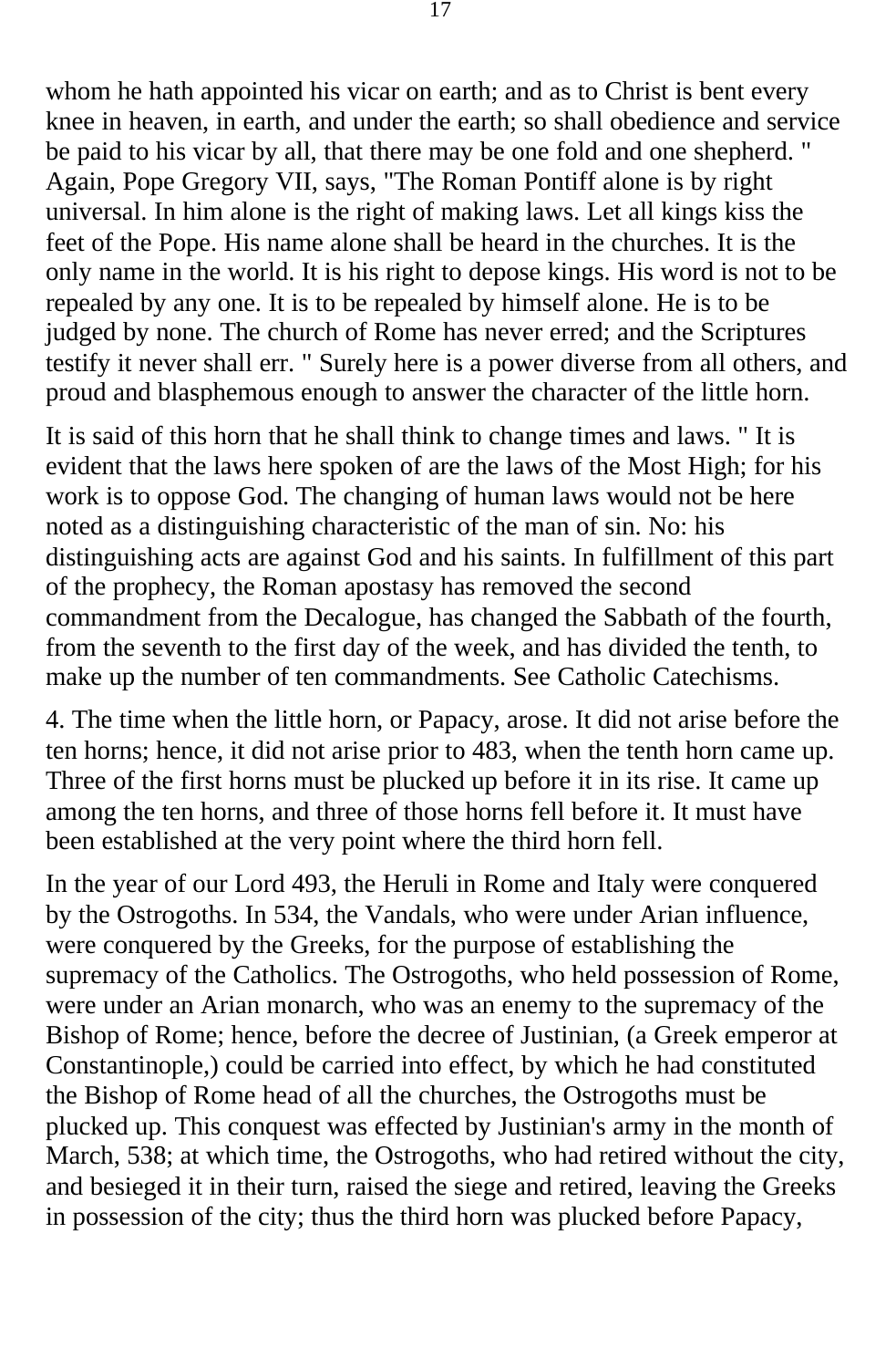and for the express purpose too of establishing that power. [See Gibbon's Decline and Fall of the Roman Empire.]

The facts answer well to the prophecy. Here is the letter of Justinian to the Bishop of Rome, A. D. 533:-

"Justinian, pious, fortunate, renowned, triumphant, emperor, consul, &c., to John, the Most Holy Archbishop of our city of Rome, and Patriarch.

"Rendering honor to the apostolic see, and to your holiness, (as always was and is our desire,) and, as it becomes us, honoring your blessedness as a father, we have laid without delay before the notice of your holiness all things pertaining to the state of the church. Since it has always been our earnest study to preserve the unity of your holy see, and the state of the holy churches of God, which has hitherto obtained, and will remain, without any interfering opposition; therefore we hasten to subject, and to unite to your holiness, all the priests of the whole East. As to the matters which are presently agitated, although clear and undoubted, and, according to the doctrine of your apostolic see, held assuredly resolved and decided by all priests, we have yet deemed it necessary to lay them before your holiness. Nor do we suffer anything which belongs to the state of the church, however manifest and undoubted, that is agitated, to pass without the knowledge of your holiness, who are the head of all the holy churches. For in all things (as had been said or resolved) we are prompt to increase the honor and authority of your see. "

"The authenticity of the title, " says Mr. Croley, "receives unanswerable proof from the edicts of the `Novellae' of the Justinian code. The preamble of the 9th, states, `that as the elder Rome was the founder of the laws; so was it not to be questioned, that in her was the supremacy of the pontificate. ' The 131st, on the Ecclesiastical Titles and privileges, chapter ii, states: `We therefore decree that the most holy Pope of the elder Rome is the first of all the priesthood, and that the most blessed archbishop of Constantinople, the new Rome, shall hold the second rank, after the holy apostolic chair of the elder Rome. '" - Croley, pp. 114, 115.

Imperial Rome fell about A. D. 475, and was in the hands of the barbarians. Thus it continued till the conquest of Rome by Belisarius, Justinian's general, 536 to 538, when the Ostrogoths left it in possession of the Greek emperor, March, 538. Thus the way was open for the dragon to give the beast his power, and his seat, and great authority. Rev. xiii, 2.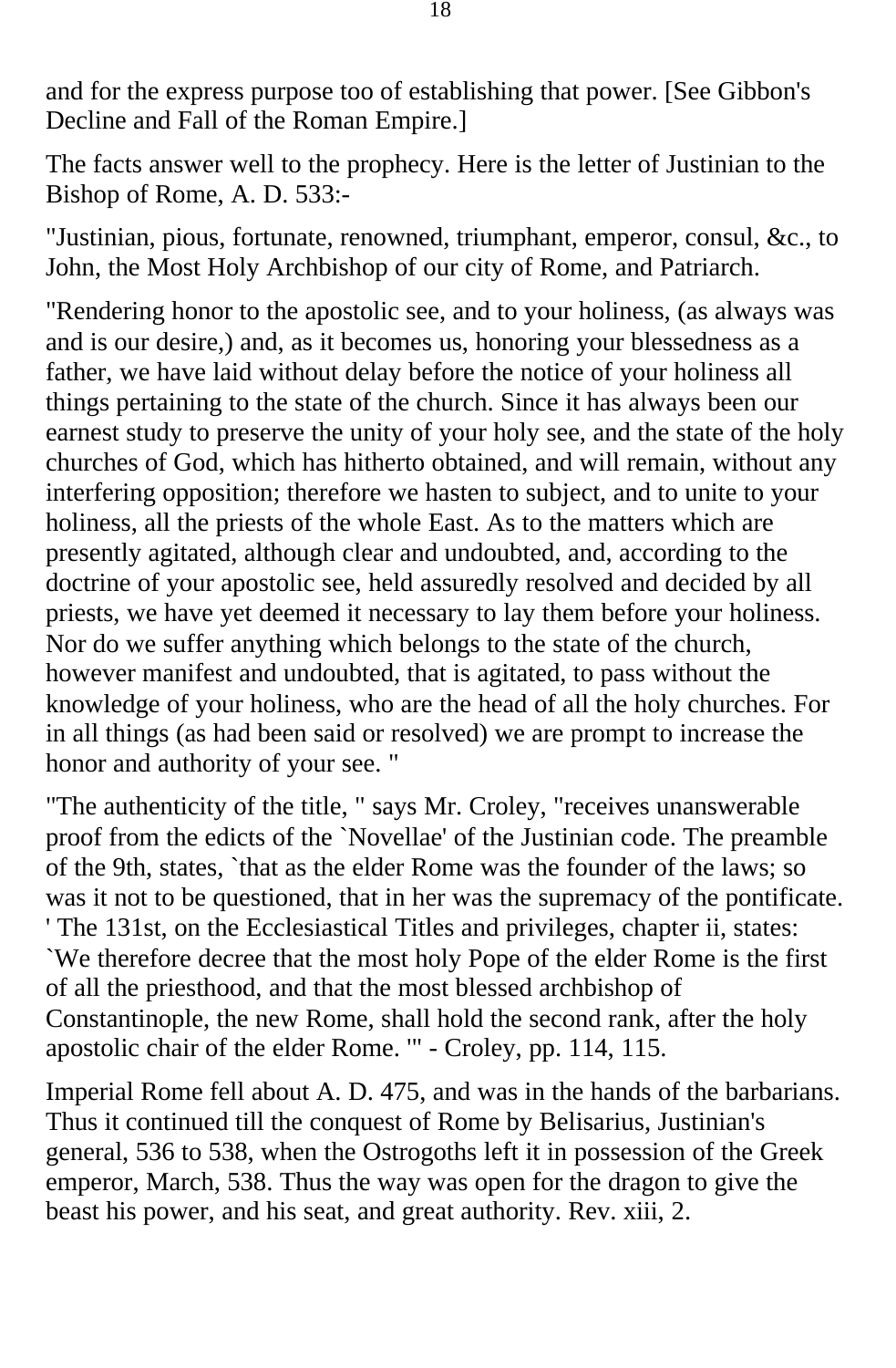5. The length of time this power was to continue. Daniel says, "a time, times, and the dividing of time. " John says, [Rev. xiii, 5,] "Power was given unto him to continue forty and two months. " He was to make war upon the saints - the church; and in Rev. xii, 6, we are told, the woman, the church, fled into the wilderness 1260 days; and at the 14th verse, that it was for "a time, and times, and half a time. " Here then we have the period of the continuance of this power given us in three forms of expression, which settles the point that the time, times, and dividing of time is 42 months, or 1260 prophetic days or years.

6. Did the continuance of the Papal Dominion, as a horn of the beast, cease at the end of that period? From 538, 1260 years would extend to 1798. Did any thing transpire that year to justify the belief that the dominion of Papacy was taken away that year? It is a historical fact, that, on Feb. 10th, 1798, Berthier, a French general, entered the city of Rome and took it. On the 15th of the same month the Pope was taken prisoner and shut up in the Vatican. The Papal government, which had continued from the time of Justinian, was abolished, and a republican form of government given to Rome. The Pope was carried captive to France, where he died in 1799. Thus, he that led others into captivity, went into captivity; and he who killed with the sword, those he was pleased to call heretics, was himself killed (subdued) with the sword; i. e., his dominion was taken away by war. See Rev. xiii, 10. Verse 26. "But the judgment shall sit, and they shall take away his dominion, to consume and destroy it unto the end. " See 2 Thess. ii, 8. "Whom the Lord shall consume with spirit of his mouth, and shall destroy with the brightness of his coming. "

That the Pope was restored, or a new one chosen, is admitted. But that he has power to depose kings and put to death the saints now, is denied. When he was a horn on the beast, he deposed kings at pleasure, for centuries, and silenced heretics by the flame, the rack, prison, and the sword. Can he do it now? No. Nor has he been able to do it since 1798. Papacy is compelled to tolerate Protestantism. Hear the Pope himself on that subject. Here is his letter, dated Sept., 1840, at Rome.

"ENCYLLICAL LETTER OF OUR MOST HOLY LORD GREGORY XVI, by Divine Providence Pope, to all Patriarchs, Primates, Archbishops, and Bishops.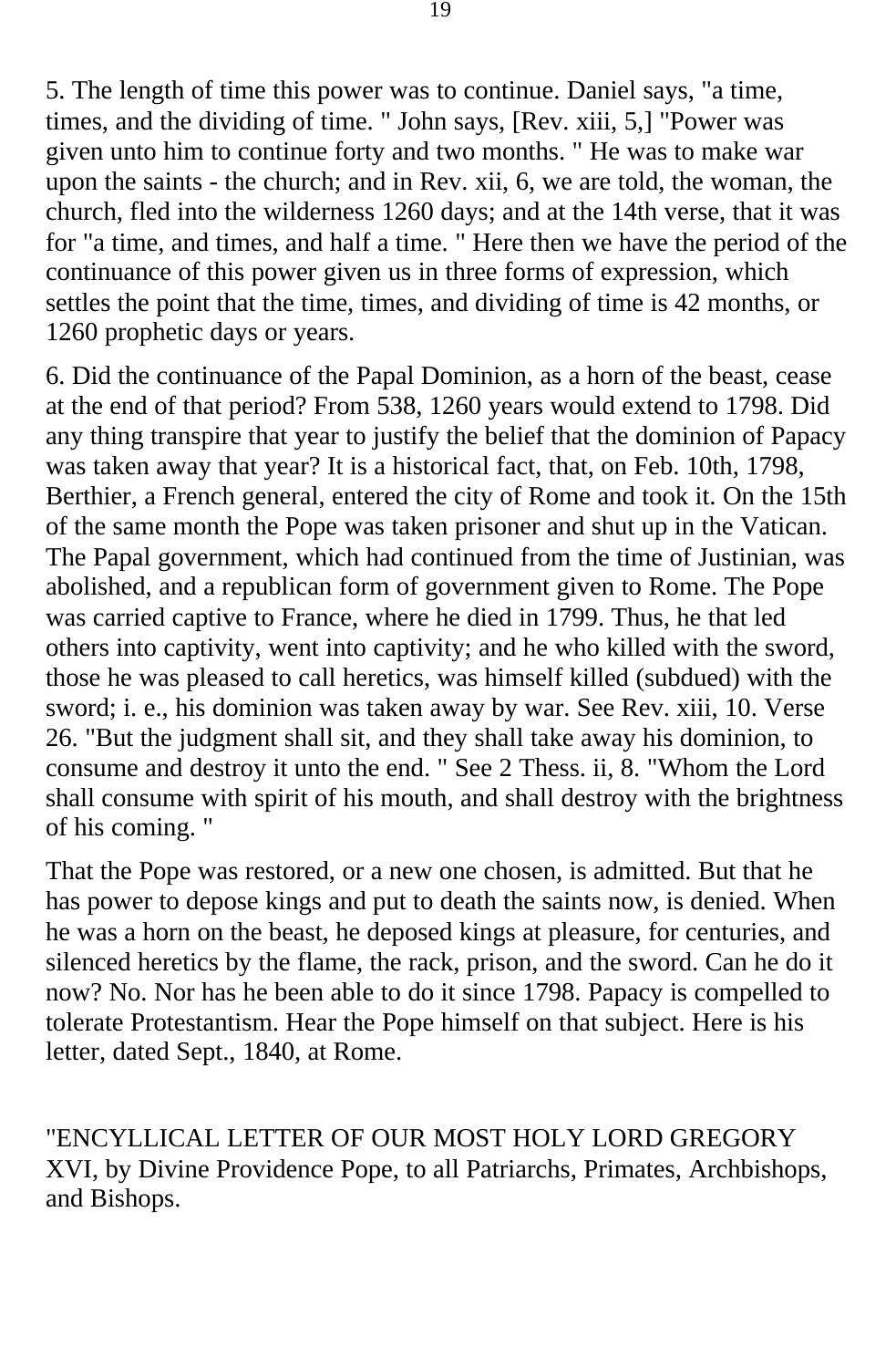#### **GREGORY XVI. POPE.**

"Venerable Brethren, - Health and the apostolic Benediction.

"You well know, Venerable Brothers, how great are the calamities with which the Catholic Church is beset on all sides in this most sorrowful age, and how pitifully she is afflicted. You know by what a deluge of errors of every kind, and with what unbridled audacity of the erroneous, our Holy Religion is attacked, and how cunningly and by what frauds, heretics and infidels are endeavoring to pervert the hearts and minds of the faithful. In a word, you know there is almost no kind of effort or machination which is not employed to overthrow, from its deepest foundations, if it were possible, the immovable edifice of the Holy City.

"Indeed, are we not (Oh, how shameful!) compelled to see the most crafty enemies of the truth, ranging far and wide with impunity; not only attacking religion with ridicule, the church with contumely, and Catholics with insults and slander, but even entering into cities and towns, establishing schools of error and impiety, publishing in print the poison of their doctrines, skillfully concealed under the deceitful veil of the natural sciences and new discoveries, and even penetrating into the cottages of the poor, traveling through rural districts, and insinuating themselves into familiar acquaintance with the lowest of the people and with the farmers! Thus they leave no means unattempted, whether by corrupt Bibles in the language of the people, or pestiferous newspapers and other little publications, or caviling conversation, or pretended charity, or, finally, by the gift of money, to allure ignorant people, and especially youth, into their nets, and induce them to desert the Catholic faith.

"We refer to facts, Venerable Brethren, which not only are known to you, but of which you are witnesses; even you, who, though you mourn, and, as your pastoral duty requires, are by no means silent, are yet compelled to tolerate in your diocess these aforesaid propagators of heresy and infidelity; these shameless preachers, who, while they walk in sheep's clothing, but inwardly are ravening wolves, cease not to lay in wait for the flock and tear it in pieces. Why should we say more? There is now scarcely a barbarous region in the universal world, to which the well known Central Boards of the heretics and unbelievers have not, regardless of expense, sent out their explorers and emissaries, who either insidiously, or openly and in concert, making war upon the Catholic religion, its pastors and its ministers, tear the faithful out of the bosom of the church, and intercept her approach to the infidels.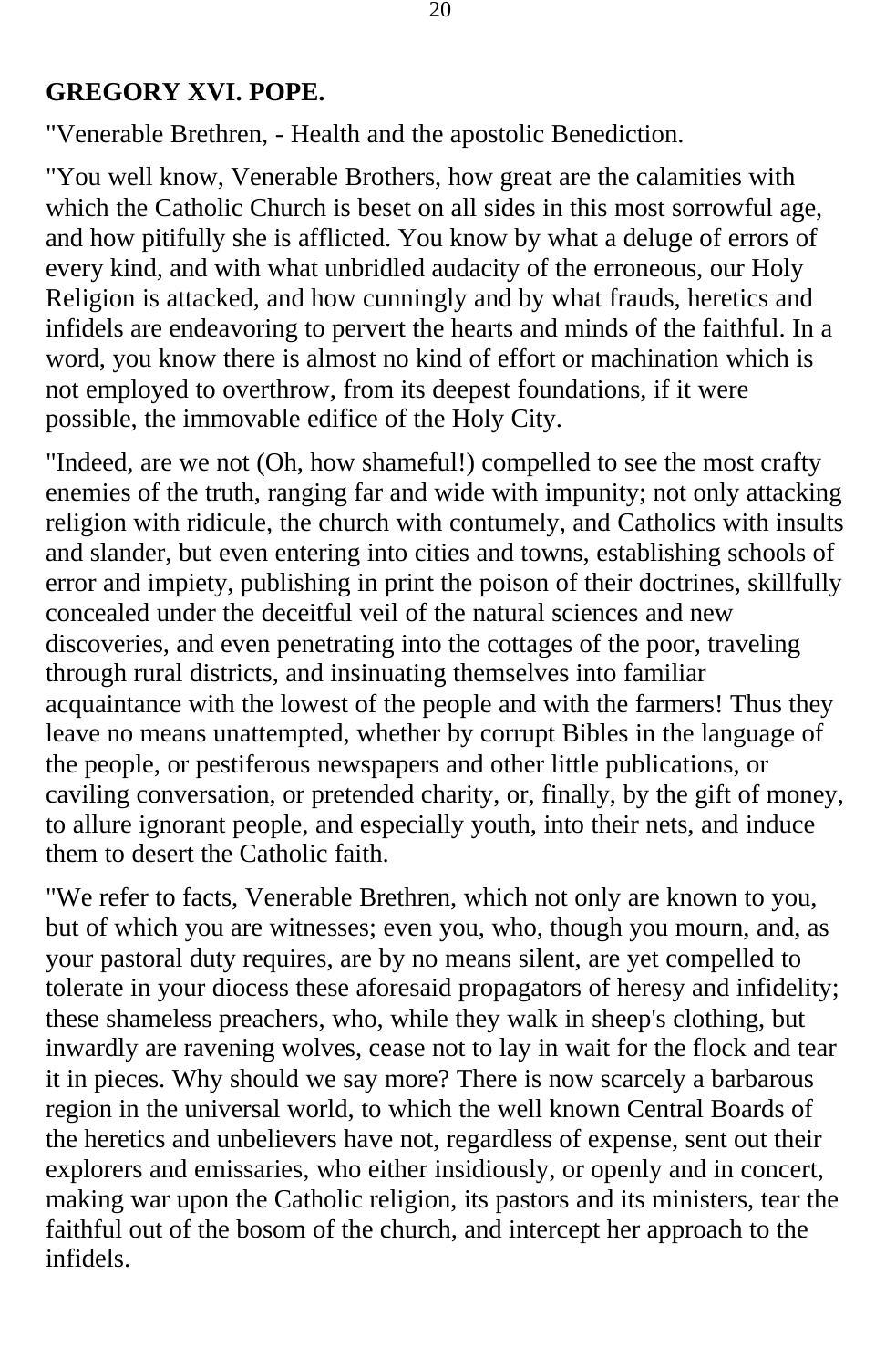"Hence it is easy to conceive the state of anguish into which our soul is plunged day and night, as we, being charged with the superintendence of the whole fold of Jesus Christ, and the care of all the churches, must give account for his sheep to the Divine Prince of Pastors. And we have thought fit, Venerable Brethren, to recall to your minds by our present letter the causes of those troubles which are common to us and you, that you may more attentively consider how important it is to the church, that all holy priests should endeavor, with redoubled zeal, and with united labors, and with every kind of efforts, to repel the attacks of the raging foes of religion, to turn back their weapons, and to forewarn and fortify the subtle blandishments which they often use. This, as you know, we have been careful to do at every opportunity; nor shall we cease to do it; as we also are not ignorant that you have always done it hitherto, and confidently trust that you will do hereafter with still more earnest zeal.

"Given at Rome, at St. Mary the Greater, on the 18th of the Kalends of September, of the year 1840, the tenth of our pontificate.

### **GREGORY XVI. POPE.** "

Now let us see whereabouts we are in the prophetic chain. Have we passed the Lion - Babylon? Yes. Have we gone by the Bear with three ribs in his mouth? Yes. Has the sign of the Leopard with four wings of a fowl and four heads been passed? It has. The dreadful and terrible beast, with ten horns, has he been seen? Yes. Have we got past the little horn having eyes like the eyes of a man? That is among the things numbered with the past. What comes next? The Judgment, and God's everlasting kingdom.

### **DANIEL CHAPTERS VIII AND IX.**

IN remarking on these chapters, the ram, goat, little horn, 2300 days 70 weeks and the Sanctuary will be briefly noticed.

**1. THE RAM.** Verses 2, 3. "Then I lifted up mine eyes, and saw, and behold, there stood before the river, a ram which had two horns; and the two horns were high; but one was higher than the other, and the higher came up last. I saw the ram pushing westward, and northward, and southward; so that no beasts might stand before him, neither was there any that could deliver out of his hand; but he did according to his will, and became great. "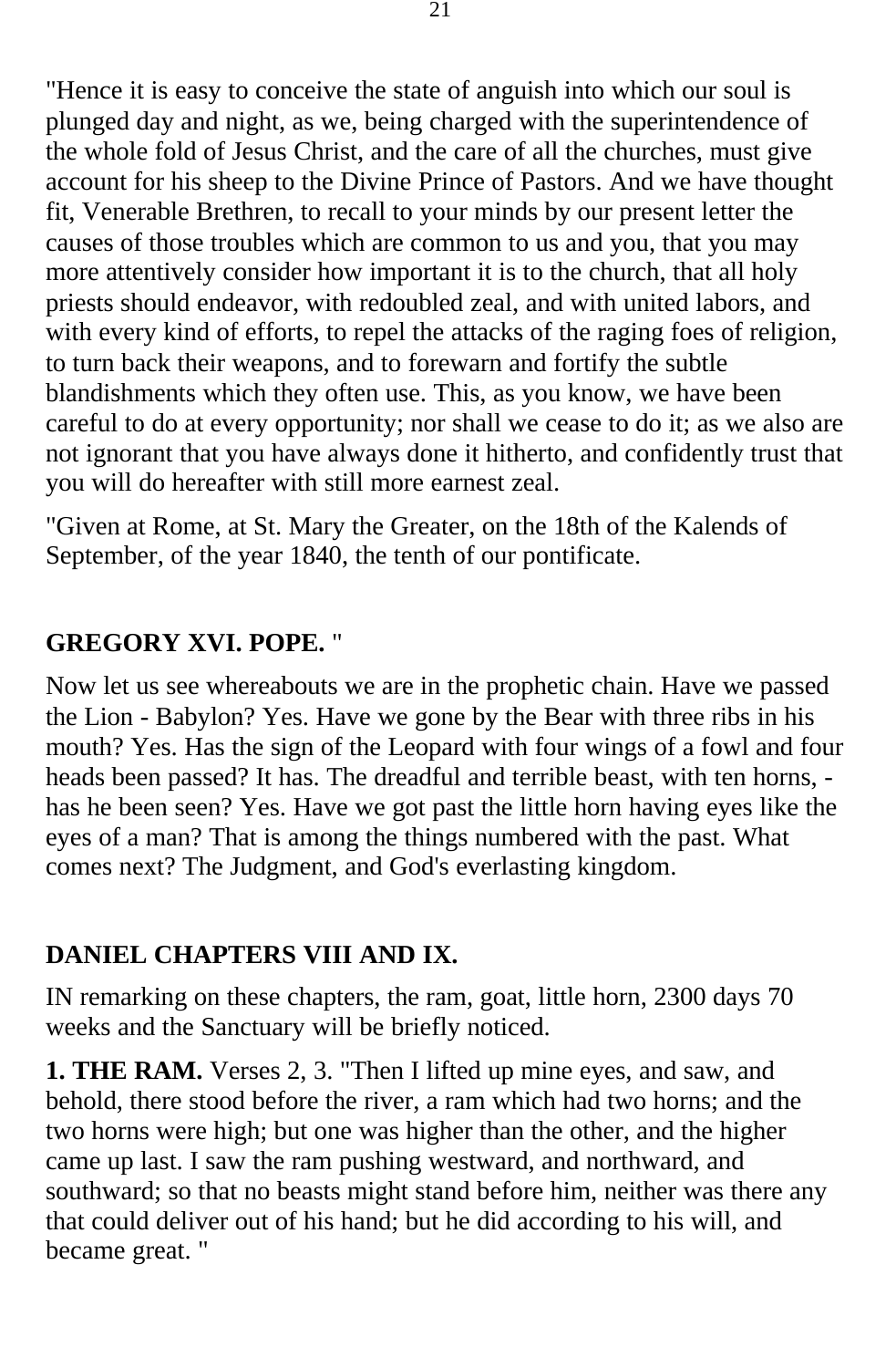This symbol is explained by the angel in verse 20. "The ram which thou sawest, having two horns are the kings [kingdoms] of Media and Persia. " It represents the same as the breast and arms of silver of Chap. ii, and the bear of Chap. vii. This vision does not begin with the empire of Babylon, as do those of the second and seventh chapters, but it commences with Media and Persia, at the height of its power.

**2. THE GOAT.** Verses 5-8. "And as I was considering, behold an he goat came from the west on the face of the whole earth, and touched not the ground; and the goat had a notable horn between his eyes. And he came to the ram that had two horns, which I had seen standing before the river, and ran unto him in the fury of his power. And I saw him come close unto the ram, and he was moved with choler against him, and smote the ram, and brake his two horns; and there was no power in the ram to stand before him, but he cast him down to the ground, and stamped upon him; and there was none that could deliver the ram out of his hand. Therefore, the he goat waxed very great; and when he was strong, the great horn was broken; and for it, came up four notable ones toward the four winds of heaven. "

The angel explains this symbol in verses 21, 22. "And the rough goat is the king of Grecia: and the great horn that is between his eyes is the first king. Now that being broken, whereas four stood up for it, four kingdoms shall stand up out of the nation, but not in his power. " The goat, then, represents Grecia, the same as the brass of the image of chapter ii, and the leopard of chapter vii. Greece succeeded Persia in the dominion of the world, B. C. 331. The great horn is here explained to be the first king. The four horns that arose when this horn was broken, denote the four kingdoms into which the empire of Alexander was divided after his death. The same is represented by the four heads and four wings of the leopard of Dan. vii. See Chap. xi, 3, 4.

**3. THE LITTLE HORN**. Verses 9-12. "And out of one of them came forth a little horn, which waxed exceeding great, toward the south, and toward the east, and toward the pleasant land. And it waxed great, even to the host of heaven; and it cast down some of the host and of the stars to the ground and stamped upon them. Yea, he magnified himself even to the Prince of the host, and by him the daily sacrifice was taken away, and the place of his sanctuary was cast down. And an host was given him against the daily sacrifice by reason of transgression, and it cast down the truth to the ground; and it practiced, and prospered. "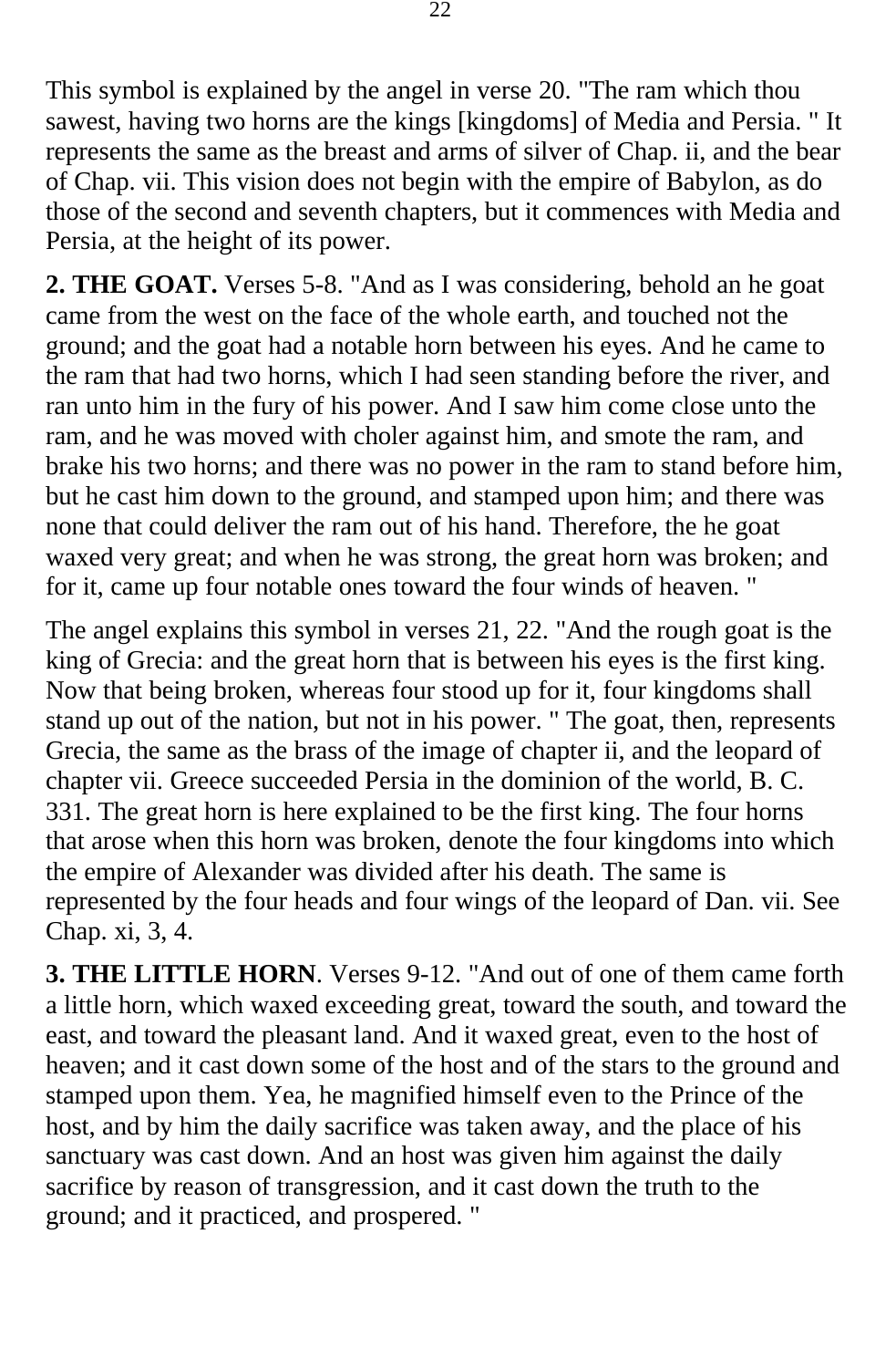This symbol is explained by the angel in verses 23-25. "And in the latter time of their kingdom when the transgressors are come to the fall, a king of fierce countenance, and understanding dark sentences, shall stand up. And his power shall be mighty, but not by his own power: and he shall destroy, wonderfully, and shall prosper, and practice, and shall destroy the mighty and the holy people. And through his policy also he shall cause craft to prosper in his hand; and he shall magnify himself in his heart, and by peace shall destroy many: he shall also stand up against the Prince of princes; but he shall be broken without hand. "

To avoid the application of this prophecy to the Roman Power, Pagan and Papal, Papists have shifted it from Rome to Antiochus Epiphanes, a Syrian king who could not resist the mandates of Rome.

See notes of the Douay [Romish] Bible on Dan. vii; viii; xi. This application is made by the Papists, to save their church from any share in the fulfillment of the prophecy; and in this, they have been followed by the mass of opposers to the Advent faith. The following facts show that

# **THE LITTLE HORN WAS NOT ANTIOCHUS.**

1st. The four kingdoms into which the dominion of Alexander was divided, are symbolized by the four horns of the goat. Now this Antiochus was but one of the twenty-five kings that constituted the Syrian horn. How, then, could he, at the same time, be another remarkable horn?

2d. The ram, according to this vision, became great; but the little horn became exceeding great. How absurd and ludicrous is the following application of this comparison:

> Great. Very Great. Exceeding Great. Persia. GRECIA. ANTIOCHUS.

How easy and natural is the following:

Great. Very Great. Exceeding Great. Persia. GRECIA. ROME.

3d. The Medo-Persian empire is simply called great. Verse 4. The Bible informs us that it extended "from India even unto Ethiopia, over an hundred seven and twenty provinces. " Esther i, 1. This was succeeded by the Grecian power, which is called VERY GREAT. Verse 8. Then comes the power in question which is called EXCEEDING GREAT. Verse 9. Was Antiochus exceeding great when compared with Alexander, the conqueror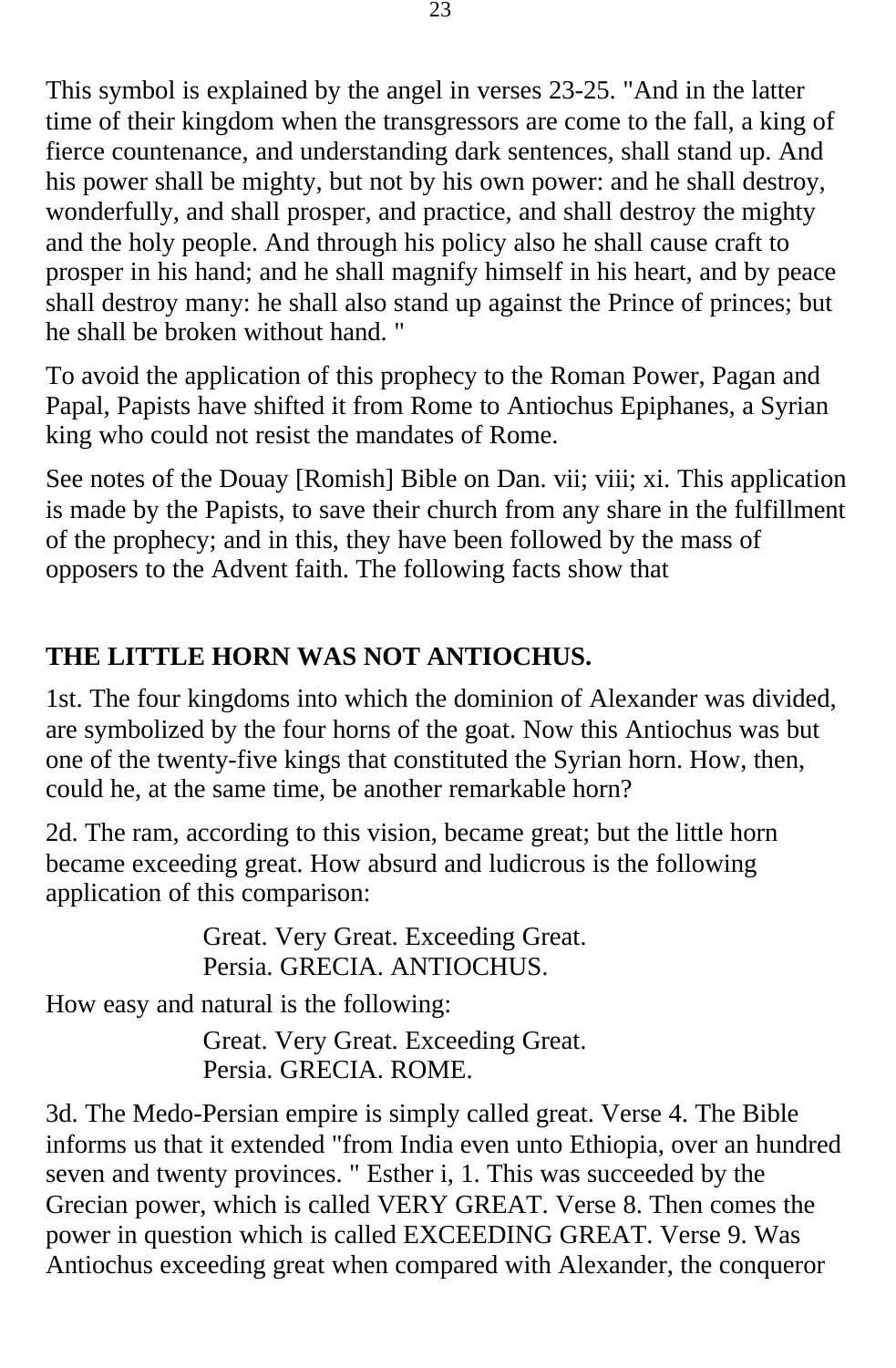of the world? Let an item from the Encyclopedia of Religious Knowledge answer:

"Finding his resources exhausted, he resolved to go into Persia, to levy tributes and collect large sums which he had agreed to pay to the Romans. "

Surely we need not question which was exceeding great, the Roman power which exacted the tribute, or Antiochus who was compelled to pay it.

4th. The power in question was "little" at first, but it waxed or grew "exceeding great toward the south, and toward the east, and toward the pleasant land. " What can this describe but the conquering marches of a mighty power? Rome was almost directly northwest from Jerusalem, and its conquests in Asia and Africa were, of course, towards the east and south; but where were Antiochus' conquests? He came into possession of a kingdom already established, and Sir Isaac Newton says, "He did not enlarge it. "

5th. Out of many reasons that might be added to the above, we name but one. This power was to stand up against the Prince of princes. Verse 25. The Prince of princes is Jesus Christ. Rev. i, 5; xvii, 14; xix, 163. But Antiochus died 164 years before our Lord was born. It is settled, therefore, that another power is the subject of this prophecy. The following facts demonstrate that

### **ROME IS THE POWER IN QUESTION**.

1st. This power was to come forth from one of the four kingdoms of Alexander's empire. Let us remember that nations are not brought into prophecy, till somehow connected with the people of God. Rome had been in existence many years before it was noticed in prophecy; and Rome had made Macedon, one of the four horns of the Grecian goat, a part of itself B. C. 168, about ten years before its first connection with the people of God. 1Mac. viii. So that Rome could as truly be said to be out of "one of them, " as the ten horns of the fourth beast in Chap. vii, could be said to come out of that beast, when they were ten kingdoms set up by the conquerors of Rome.

2d. It was to wax exceeding great toward the south, and toward the east, and toward the pleasant land. [Palestine. Ps. cvi, 24; Zech. vii, 14.] This was true of Rome in every particular. Witness its conquests in Africa and Asia, its overthrow of the place and nation of the Jews. John xi, 48.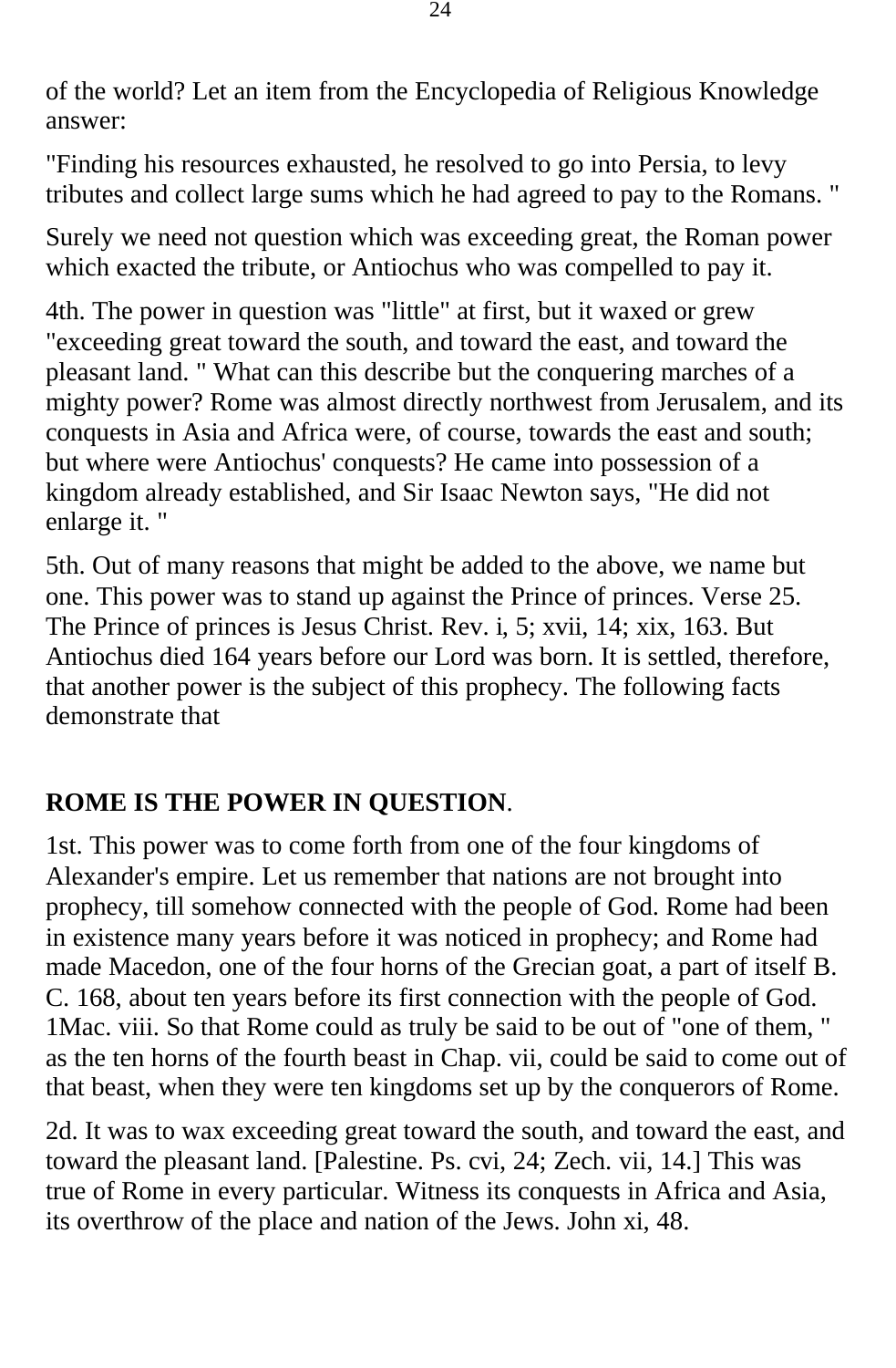3d. It was to cast down of the host and of the stars. This is predicted respecting the dragon. Rev. xii, 3, 4. All admit that the dragon was Rome. Who can fail to see their identity?

4th. Rome was emphatically a king of fierce countenance, and one that did understand dark sentences. Moses used similar language when he evidently predicted the Roman power. Deut. xxviii, 49, 50.

5th. Rome did destroy wonderfully. Witness its overthrow of all opposing powers.

6th. Rome has destroyed more of the "mighty and holy people, " than all other persecuting powers. From fifty to one hundred millions of the church have been slain by it.

7th. Rome has stood up against the Prince of princes. The Roman power nailed Christ to the cross. Acts iv, 26, 27; Matt. xxvii, 2; Rev. ii, 4.

8th. This power is to be broken without hand. Compare with Chap. ii, 34, 45, where it is said that the stone "cut out without hands, " smote the image, &c. Its destruction then takes place at the final overthrow of all earthly powers.

**4. THE 2300 DAYS**. - The field of vision, as we have seen, is the empires of Persia, Grecia and Rome. We will here introduce the inquiry of one saint, [angel,] and the answer by another.

Verses 13, 14. "Then I heard one saint speaking, and another saint said unto that certain saint which spake, How long shall be the vision concerning the daily sacrifice, and the transgression of desolation, to give both the sanctuary and the host to be trodden under foot? And he said unto me, Unto two thousand and three hundred days: then shall the sanctuary be cleansed."

It is a fact that 2300 literal days (not quite seven years) would not cover the duration of a single power in this prophecy, much less extend over them all; therefore the days must be symbols, even as the beasts and horns are shown to be symbols. It is also a fact that a symbolic or prophetic day is one year. Eze. iv, 5, 6; Num. xiv, 34. Hence, the period is 2300 years.

In regard to the date of the 2300 prophetic days, they evidently commence with the vision, at the height of the Medo-Persian empire. Anything more definite, this chapter does not furnish, we must therefore look elsewhere for the definite explanation of this matter.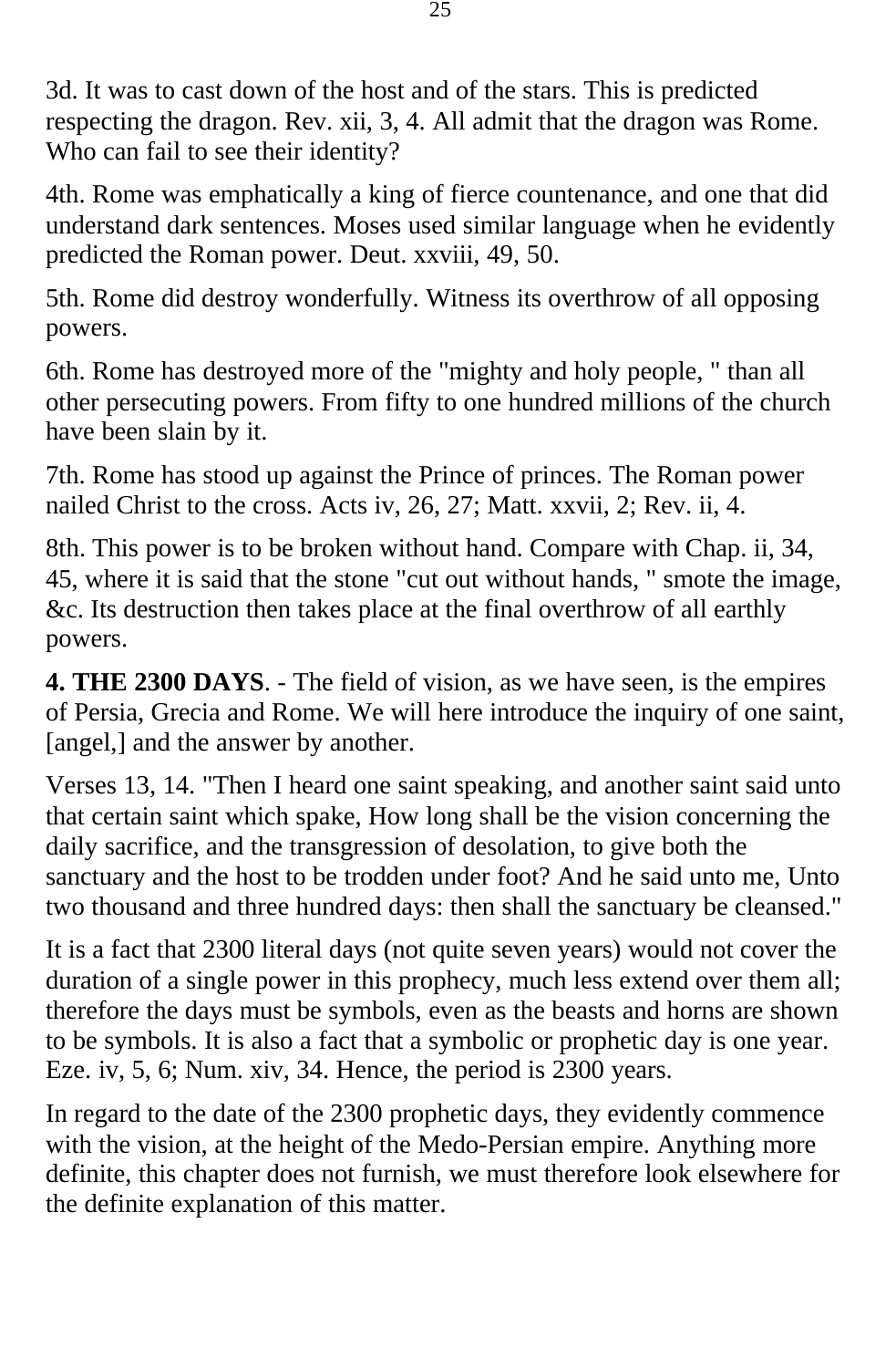**5. THE 70 WEEKS**. We regard this period of Chap. ix, as the only key to the time of the vision of Chap. viii. Notice as follows:-

1st. The command to Gabriel, [Chap. viii, 16,] "Make this man (Daniel) to understand the vision. "

2d. Gabriel did make the Prophet to understand what the ram, goat and little horn meant, yet,

3d. Daniel says, at the close of this interview with the angel, "I was astonished at the vision, but none understood it. " None understood the time - where to commence the 2300 days, and "what manner of time" they were.

4th. The ninth chapter of Daniel records another visit of Gabriel. The Prophet is praying when the angel touches him, and says, "I am now come forth to give thee skill and understanding. " It was on time that the Prophet needed "understanding, " as the other symbols had been explained. And mark the heavenly messenger's first declaration, after telling Daniel to "consider the vision:" "Seventy weeks are determined [literally, cut off, as Hebraists admit] upon thy people, " &c. Cut off from what? Most certainly, cut off from the 2300 days, as a period of time can only be cut off from time.

The "going forth of the commandment to restore and to build Jerusalem" is mentioned in verse 25 as the event to mark the commencement of the 70 weeks. As the 70 weeks are cut off from the 2300 days, it follows that they form the first 490 of those days, and both periods begin at the same date. Here we take leave of this part of the subject, and refer the reader to our works on the 2300 days and the Sanctuary, where it is shown that the 2300 prophetic days began B. C. 457, and terminated A. D. 1844.

**6. THE SANCTUARY.** It has been supposed that the earth, or a portion of it, was the Sanctuary of Daniel viii; but this is indeed a great error; one that has stood in the way of the reception of the "present truth, " and out of which has grown the recent fanaticisms on the definite time of the Second Advent. The definition of the word sanctuary, is a "sacred place, " a "dwelling place of the Most High. " This earth, or any portion of it, has not been such a place since man left Eden 6000 years since.

As the typical sanctuary of the Jews was the center of their religious system, so the "greater and more perfect Tabernacle" above, of which Jesus Christ is a High Priest, forms the center of all gospel truth. There is God the Father, there is Jesus Christ, a merciful High Priest, and there is the mercy seat, the ark, the law of God, [Rev. xi, 19,] and the holy angels. We are indeed,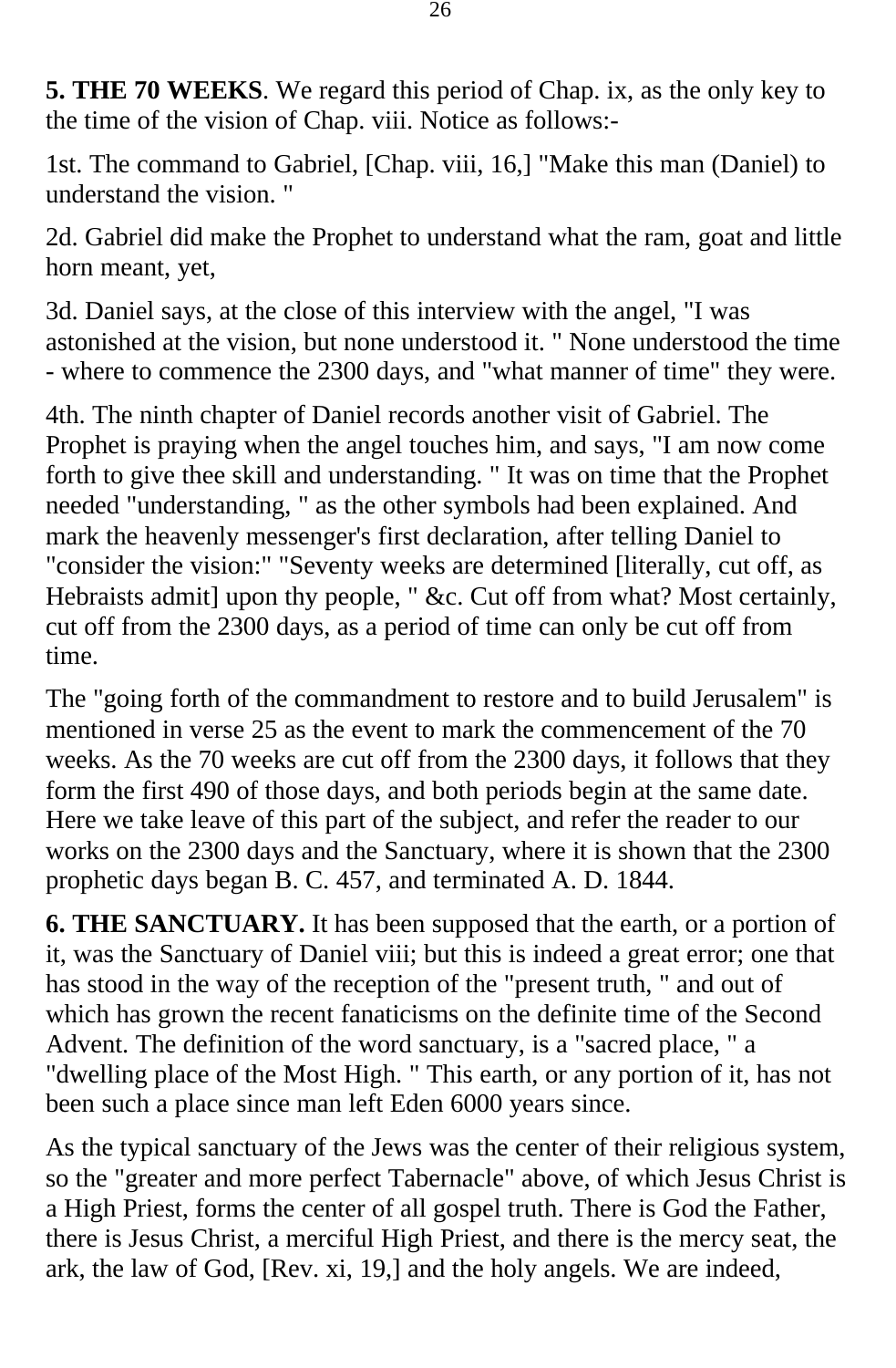introducing a glorious theme. It would be far better for the spiritual interests of the people of God if they would more constantly look upward, and by faith view the glories of the heavenly Sanctuary. We recommend the reading of the book of Hebrews as an excellent commentary on this subject. We invite the especial attention of the reader to those works where a scriptural view of the Sanctuary to be cleansed at the termination of the 2300 days, is given, with the nature of its cleansing.

Events immediately preceding the second coming of Christ are mentioned in Dan. viii, yet that event is not brought to view in that chapter. It is true that it is said in verse 25, when speaking of the little horn, "he shall be broken without hand;" but the wrath of God in the seven last plagues will, at least, commence to break earthly governments, prior to the Second Advent. Read their dreadful description in Rev. xvi. After the sixth vial is poured out it is said, "Behold, I come as a thief;" his coming is then still future.

The event to transpire at the end of the 2300 days, is the cleansing of the Sanctuary. That the tabernacle of God is the Sanctuary of the Bible, a multitude of texts directly testify. Ex. xxxvi, 1-6; Lev. iv, 6; xvi, 33; Num. iv, 15; Ps. lxxviii, 54, 69; Heb. viii, 1, 2. That the cleansing of the Sanctuary is the work of a high priest, performed by blood, and not with fire, is also a matter of certainty. Lev. xvi; Heb. ix. The work of cleansing the Sanctuary is not that of a king taking vengeance on his adversaries, but that of a priest concluding his work in the tabernacle of God. Hence, this work must precede the Second Advent, and be accomplished ere the priestly work of our Lord is closed in the Sanctuary of God. Until that point of time, the wrath of God is stayed by the intercession of our great High Priest. When that point is reached, the sins of the host or church, having been transferred from the Sanctuary to the anti-typical scape-goat, and the saints of God being all sealed, the wrath of God without mixture of mercy is poured out, and the adversaries of the Lord are destroyed with an utter destruction. The period of time in which the Sanctuary is being cleansed; we understand to be what the angel denominates "the last end of the indignation. " Dan. viii, 19. That it occupies a space of time is evident from the form of expression used by Gabriel: "I will make thee know what shall be IN the last end of the indignation. "